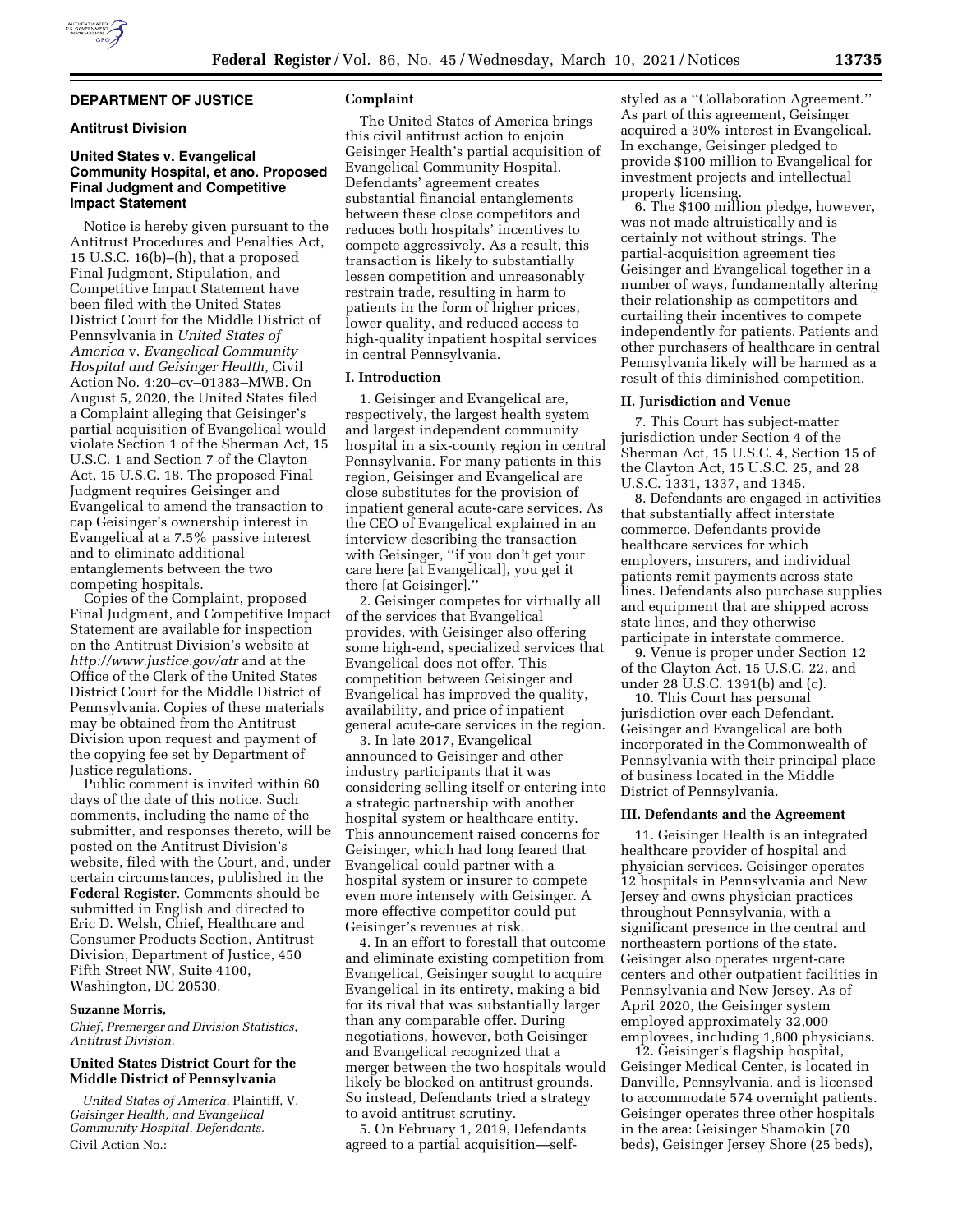and Geisinger Bloomsburg (76 beds). In addition, Geisinger operates several urgent-care centers and other outpatient facilities within the area.

13. Geisinger also operates Geisinger Health Plan, an insurance company that sells commercial health insurance, Medicare, and Medicaid products. Geisinger Health Plan has approximately 600,000 members.

14. Geisinger has a history of acquiring community hospitals in Pennsylvania. From 2012 to 2017, Geisinger acquired six hospitals in Pennsylvania. Three of the four hospitals that Geisinger owns in the area, Shamokin, Jersey Shore, and Bloomsburg, were formerly independent hospitals, and two of those hospitals were the subject of previous antitrust challenges.

15. Evangelical Community Hospital is an independent community hospital in Lewisburg, Pennsylvania. The hospital is licensed to accommodate 132 overnight patients. As of December 2018, Evangelical employed approximately 1,800 individuals and had 170 physicians on staff. Evangelical also owns a number of physician practices in central Pennsylvania and operates an urgent-care center and several other outpatient facilities.

## *A. Defendants Are Close Competitors in Central Pennsylvania*

16. Geisinger and Evangelical both provide inpatient general acute-care services to patients in central Pennsylvania and together provide care for the vast majority of patients living in Danville and Lewisburg, Pennsylvania, and the surrounding communities.

17. Defendants are particularly close competitors in the six-county area in central Pennsylvania comprised of Union, Snyder, Northumberland, Montour, Lycoming, and Columbia counties.

18. This six-county area has benefitted from competition between Geisinger and Evangelical. Geisinger and Evangelical are each other's closest competitor for many services and compete on dimensions that include quality, scope of services, and price. According to a Geisinger Health Plan executive, Geisinger and Evangelical ''care for the same people and populations.'' Geisinger and Evangelical recognize that they compete closely to provide inpatient general acute-care services, which include orthopedics, women's health, cardiac, and general surgery services. Geisinger and Evangelical also recognize that they compete to win patients at the expense of the other.

19. The competition between Geisinger and Evangelical to attract patients is reflected in their plans for capital investments. When planning for the future, competition between Geisinger and Evangelical affects the capital investments each chooses to make. For example, in 2016, when Evangelical's CEO was explaining to the hospital's board why she recommended constructing a new orthopedic facility, she said that Evangelical was ''vulnerable to GMC [Geisinger Medical Center] in orthopedics.'' Similarly, in considering capital expenditures for certain improvements to its facilities in 2018, Geisinger cited Evangelical's competitive activities.

20. Geisinger and Evangelical also compete against each other in their negotiations with insurers. For example, insurers have used Evangelical's lower prices for inpatient general acute-care services to negotiate lower prices for those services from Geisinger.

21. Geisinger and Evangelical also have engaged in direct price competition for members of several religious communities that include Amish and Mennonite practitioners, who Defendants refer to as the ''Plain Community.'' Members of the Plain Community generally pay their medical bills directly and do not rely on any form of health insurance. In 2018, for example, an Evangelical physician obtained, and circulated to Evangelical executives, Geisinger's then-current Plain Community discount program. After learning about Geisinger's newly lowered prices, Evangelical lowered its prices in response, and Evangelical's CFO sent a letter to members of the Plain Community with the new pricing ''[s]o that they would know that our rates were lower.'' Evangelical's CEO observed that Plain Community business ''has recently become more competitive as Geisinger has significantly reduced its prices,'' prompting Evangelical ''to reduce its prices to the Plain Community in order to remain competitive.''

# *B. Recognizing That a Full Merger Would Create an Illegal* ''*Monopoly,*'' *Geisinger Proposed a Partial Acquisition That Would Increase Coordination*

22. As early as 2016, Geisinger had identified that ''[a]lignment'' with Evangelical would provide it with ''[d]efensive positioning against expansion by [UPMC] and/or affiliation with [another] competitor.'' When Geisinger learned that Evangelical had engaged in a process to find a strategic partner or acquirer, Geisinger was concerned that Evangelical would partner with a different hospital system.

23. Geisinger would have strongly preferred to fully acquire Evangelical and initially submitted a bid for a full acquisition, as it has done in the past with other community hospitals. Given the competition described above, however, Defendants quickly recognized that a full acquisition would likely violate the antitrust laws. Evangelical's CEO explained in a video interview that ''the state and federal government looks at these kinds of things for antitrust . . . and you can't create a monopoly. And so you know the reality of it is even if they wanted to, Geisinger would not have been able to acquire us.'' Geisinger's documents similarly note that a full acquisition of Evangelical ''[p]resented serious anti-trust concerns.''

24. Instead of a full merger, Geisinger and Evangelical concocted the complicated partial-acquisition agreement at issue in this case, in part, to avoid antitrust scrutiny. After the letter of intent for the agreement was signed, for example, a senior employee at Geisinger wrote that the agreement was ''[k]inda smart really'' because it ''[d]oes not require AG [Attorney General] approval.'' Nevertheless, the Antitrust Division learned of the agreement and opened an antitrust investigation shortly after the agreement was executed.

25. Initially, Defendants' partialacquisition agreement was replete with provisions evidencing Geisinger's intent to substantially limit competition by controlling its close competitor and replacing competition with ''cooperation'' (as would occur in a full merger), such as Geisinger's right to appoint six members to the Evangelical board of directors, the potential for Geisinger to fund revenue lost by Evangelical, proposed joint ventures in areas where Defendants historically competed, and Geisinger's right to have a say in who would be Evangelical's Chief Executive Officer. As a senior Geisinger employee testified, ''one of Geisinger's objectives was to integrate

to the fullest extent possible.' 26. Defendants twice amended their partial-acquisition agreement in response to some of Plaintiff's concerns. Nevertheless, the provisions of the transaction illuminate Geisinger's motivation for doing this deal, which survives despite these amendments. More importantly, the anticompetitive effects of the agreement also survive. The amendments simply do not rectify the fundamental problems with the agreement: Geisinger has acquired a significant ownership interest in its close competitor and imposed significant entanglements between the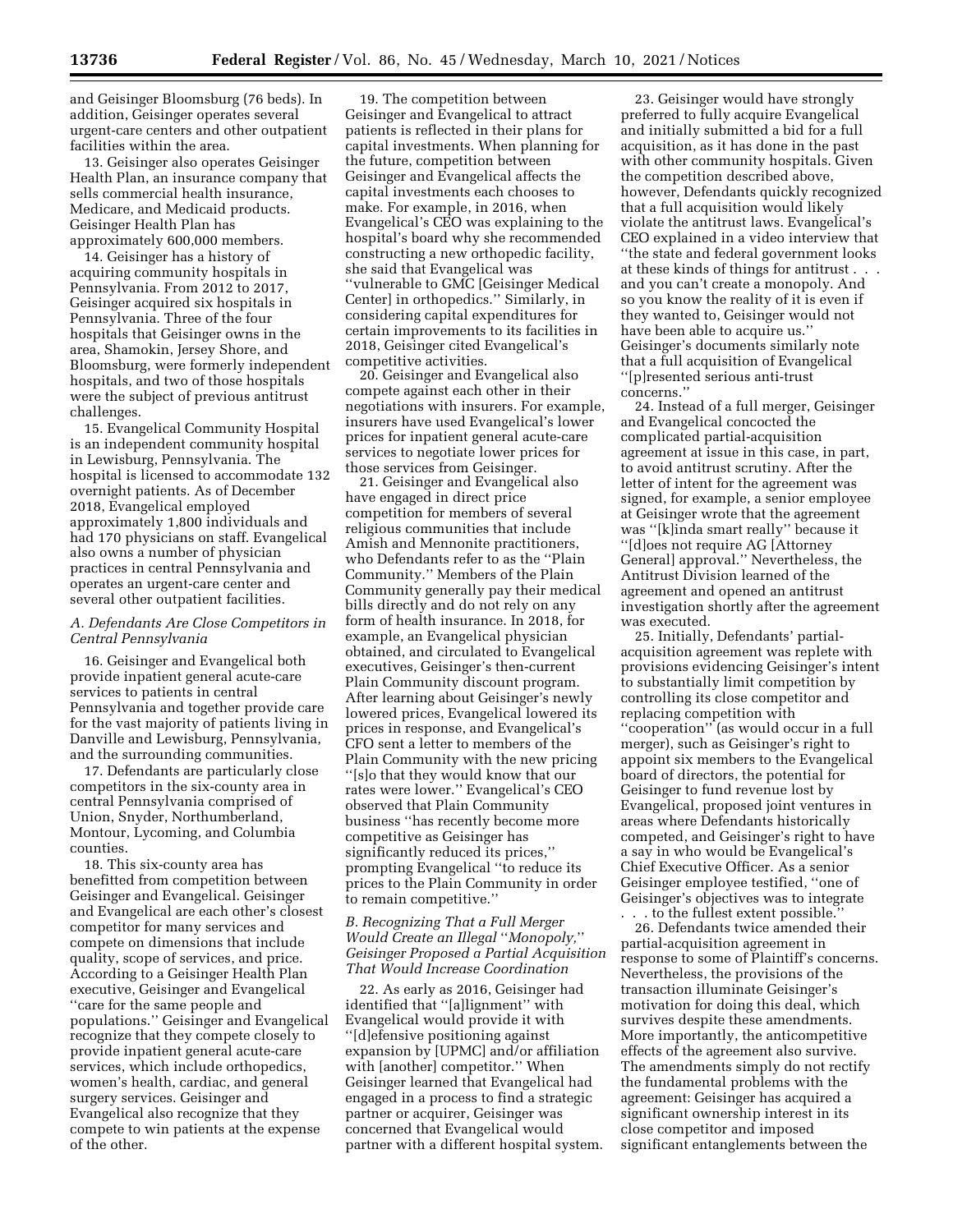two, likely leading to an impermissible substantial lessening of competition between Geisinger and Evangelical.

27. As with a full merger, this partialacquisition transaction would lessen competition between Geisinger and Evangelical as they cooperate and look for ''wins'' for both firms. As Evangelical's CEO described in an interview discussing the deal, ''there's an economic principle called coopetition. And you can cooperate, and you can compete. And as long as both sides find wins, it works.'' Such statements are predictive of how these close competitors are likely to behave if this transaction is allowed to proceed: They will coordinate their activity to ''find wins'' at the expense of robust competition. Consumers will be on the losing end of this bargain as prices increase and access to high-quality services is diminished.

## *C. The Transaction Is Likely to Substantially Lessen Competition Between Geisinger and Evangelical*

28. Defendants' transaction links Geisinger and Evangelical together in a number of ways that fundamentally alter the relationship between them, reducing their incentives to attract all patients away from each other by competing on the quality, scope, and availability of inpatient general acutecare services. The agreement also is likely to lead Geisinger to raise prices to commercial insurers and other purchasers of inpatient general acutecare services, resulting in harm to the consumer.

29. *Financial entanglement.* Under the agreement, Geisinger has acquired a 30% interest in Evangelical, its close rival. In exchange, Geisinger has committed to pay \$100 million to Evangelical over the next several years and is poised to remain a critical source of funding to Evangelical for the foreseeable future. The \$100 million consists of \$90 million in cash—\$88 million of which is earmarked for specified projects approved by Geisinger and \$2 million of which is for unspecified projects that Geisinger must approve—and \$10 million in attributed value for intellectual property that Geisinger would license to Evangelical.

30. These financial arrangements establish an indefinite partnership between Evangelical and Geisinger. As a senior Geisinger employee put it, through this investment, Evangelical is ''tied to us'' so ''they don't go to a competitor.'' As a result, Evangelical is likely to avoid competing to enhance the quality or scope of the services it offers, which would attract patients from Geisinger, its part owner.

31. This financial entanglement also reduces Geisinger's incentives to compete by investing in improvements that would attract patients from Evangelical. If Geisinger expands its services or improves the quality of its services in areas in which it competes with Evangelical, it would attract patients at Evangelical's expense, reducing the value of Geisinger's 30% interest in Evangelical.

32. Thus, as a result of this transaction, both Defendants have the incentive to pull their competitive punches—incentives that would not exist in the absence of the agreement.

33. *Improper influence.* The agreement also gives Geisinger influence over Evangelical, including over its ability to partner with others in the future. The agreement gives Geisinger rights of first offer and first refusal with respect to any future joint venture, competitively significant asset sale, or change-of-control transaction by Evangelical, which ensures that Geisinger will have the opportunity to interfere if Evangelical attempts to enter into any of these transactions with a healthcare entity other than Geisinger. These rights deter collaborations between Evangelical and other entities that compete with Geisinger because Geisinger is given advance notice and is able to delay or prevent the collaboration. Such collaborations are and have been an important dimension of quality competition among hospitals. For example, if Evangelical wanted to enter into a joint venture with a health system to enhance its cardiology services to better compete against Geisinger, Geisinger would receive advance notice and could exercise its rights of first offer or first refusal to attempt to prevent this competition.

34. Geisinger can also improperly influence Evangelical through its right to approve Evangelical's use of funds. The agreement allocates funds to Evangelical for specific projects or service-line initiatives in specified amounts (*e.g.,* \$20 million for women's health initiatives), including \$2 million for ''other mutually agreeable Strategic Project Investment projects.'' In addition, if Evangelical wants to spend any funds originating from Geisinger for purposes other than those described in the agreement, it needs Geisinger's approval. The transaction affords Geisinger the right to withhold that approval if it believes that the project would enable Evangelical to compete in a way that Geisinger does not like.

35. *Less independent expansion and more anticompetitive cooperation.* For years, Evangelical has independently expanded in a number of service lines

that compete for patients against service lines offered by Geisinger. The agreement, however, lessens Evangelical's incentives to expand because it likely will not want to bite the hand that feeds it by disrupting its relationship with Geisinger. Evangelical instead may seek to cooperate with Geisinger, effectively agreeing not to compete. For example, after the transaction with Geisinger, an Evangelical executive deleted recommendations to independently expand Evangelical's orthopedic offerings from a draft of Evangelical's three-year strategic plan and instead focused on Evangelical's partnership with Geisinger in this area. Orthopedics is a service line in which Evangelical historically has competed closely with Geisinger, to the benefit of patients who need orthopedic care. Even though Defendants claim to have abandoned the joint venture involving orthopedic services that was originally described in the partial-acquisition agreement, if this transaction is not rescinded or enjoined, they are more likely to avoid competition with each other as a result of their financial and other entanglements.

36. *Sharing of competitively sensitive information.* Further facilitating coordination, the transaction provides the means for Geisinger and Evangelical to share competitively sensitive information by enabling ongoing interactions between them. For example, the agreement provides the opportunity and means for Defendants to share competitively sensitive information when Evangelical requests that Geisinger disburse funds for strategic projects under the agreement because the agreement requires that these requests be ''supported by appropriate business plans.'' This request necessarily would require sharing competitively sensitive information.

37. The transaction also requires Evangelical to inform Geisinger about any strategic partnerships, joint ventures, or other major transactions with other hospital systems before those transactions are executed. In addition, Geisinger's approval rights over certain Evangelical capital improvements provide additional opportunities for Defendants to inappropriately share competitively sensitive information. These requirements will give Geisinger advance notice of its competitor's strategic moves and will facilitate discussions between Geisinger and Evangelical about Evangelical's strategic plans.

38. Evangelical has publicly stated that it already has cooperative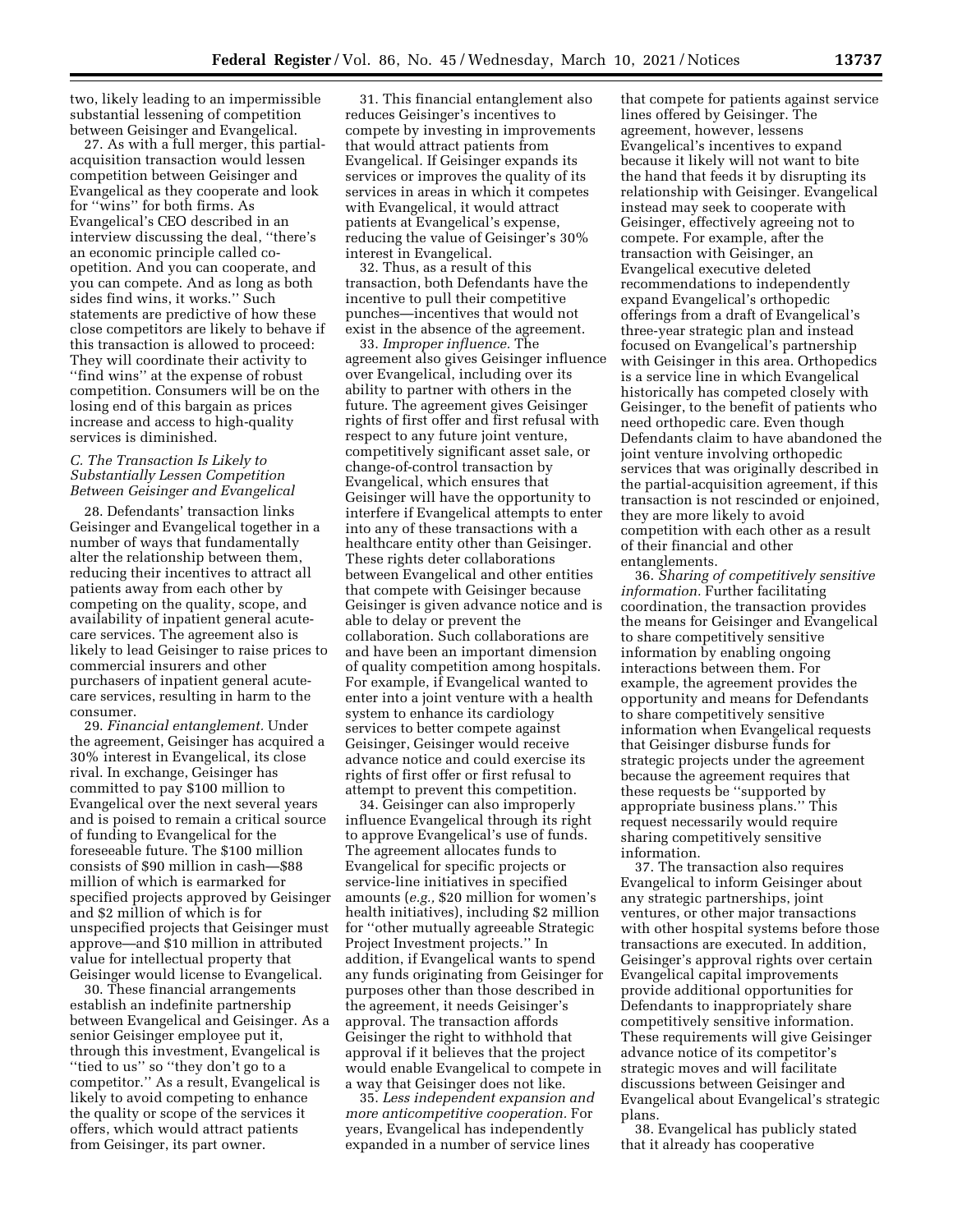relationships with Geisinger, which increases the likelihood that Defendants will share such competitively sensitive information. In fact, Defendants have already shared important competitive information as part of the agreement. In discussions regarding joint ventures, Evangelical's CEO sent her counterpart at Geisinger a document that detailed her thinking on Evangelical's strategic growth options. The transaction continues to contemplate joint ventures between the Defendants, and the inappropriate sharing of competitively sensitive information is likely to continue.

39. *Increased prices.* The transaction also creates incentives for Geisinger to raise prices to commercial insurers and other purchasers of inpatient generalacute care services. Because Geisinger now owns 30% of Evangelical, it benefits when patients choose Evangelical instead of Geisinger because the value of its ownership interest in Evangelical increases. This ability to partially recover the value of lost patients through its ownership of Evangelical gives Geisinger greater bargaining leverage in negotiations with insurers and the ability to set higher prices for patients who lack insurance.

*D. Defendants Have a History of Picking and Choosing When To Compete With Each Other, Which This Partial Acquisition Will Exacerbate, Deepening Coordination at the Expense of Competition* 

40. Although Geisinger and Evangelical are competitors for patients in central Pennsylvania, they have previously engaged in coordinated behavior, picking and choosing when to compete and when not to compete. This tendency to coordinate their competitive behavior is reflected by Evangelical's CEO's view of ''coopetition.''

41. Defendants' prior acts of coordination, which are beneficial only to themselves, reinforce their dominant position for inpatient general acute-care services in central Pennsylvania. Defendants' coordination comes at the expense of greater competition and has taken various forms:

• Leaders from Defendants have had ''regular touch base meetings,'' in which they discussed a variety of topics, including strategic growth options.

• Geisinger has shared with Evangelical the terms of its loan forgiveness agreement, which Geisinger uses as an important tool to recruit physicians.

• Geisinger and Evangelical established a co-branded urgent-care center in Lewisburg that included a non-compete clause. As Evangelical's head of marketing explained to the board, the venture allowed Evangelical ''to build volume to our urgent care with Geisinger as a partner rather than potentially as a competitor.''

42. More concerning, senior executives of Defendants entered into an agreement not to recruit each other's employees—a so-called no-poach agreement. Defendants' no-poach agreement—an agreement between competitors, reached through verbal exchanges and confirmed by email from senior executives—reduces competition between them to hire hospital personnel and therefore directly harms healthcare workers seeking competitive pay and working conditions. Defendants have monitored each other's compliance with this unlawful agreement, and deviations have been called out in an effort to enforce compliance. For example, after learning that nurses at Evangelical were being recruited by Geisinger via Facebook, the CEO of Evangelical wrote to her counterpart at Geisinger, asking: ''Can you please ask that this stop[?] Very counter to what we are trying to accomplish.'' After receiving the message, the Geisinger executive forwarded the email to Geisinger's Vice President of Talent Acquisition, instructing her to ''ask your staff to stop this activity with Evangelical.'' Defendants' no-poach agreement works to insulate Defendants' businesses from competition for healthcare professionals.

43. This history of coordination between Defendants increases the risk that the additional entanglements created by the partial-acquisition agreement will lead Geisinger and Evangelical to coordinate even more closely at the expense of consumers when it is beneficial for them to do so. Moreover, this history makes clear that Defendants' self-serving representations about their intent to continue to compete going forward—despite all of the entanglements created by the partial-acquisition agreement—cannot be trusted.

# **IV. The Relevant Market**

*A. Inpatient General Acute-Care Services are a Relevant Product Market* 

44. A relevant product market in which to analyze the effects of the partial-acquisition agreement is the sale of inpatient general acute-care services.

This product market encompasses a broad cluster of inpatient medical and surgical diagnostic and treatment services offered by both Geisinger and Evangelical that require an overnight hospital stay, including many orthopedic, cardiovascular, women's health, and general surgical services.

45. It is appropriate to evaluate the agreement's likely effects across the cluster of inpatient general acute-care services. These specific services are not substitutes for each other (*e.g.,* obstetrics care is not a substitute for hip replacement surgery), but it is appropriate to consider them within one relevant product market because the services are offered to patients under similar competitive conditions by similar market participants. There are no practical substitutes for this cluster of inpatient general acute-care services.

46. The relevant market excludes outpatient services and specialized services that are offered by Geisinger but not Evangelical because these services are offered under different competitive conditions than inpatient general acutecare services. Outpatient services are services that generally do not require an overnight hospital stay, and some outpatient services are provided in settings other than hospitals. Health plans and the vast majority of patients who use inpatient general acute-care services would not switch to outpatient services in response to a price increase. Similarly, the relevant market excludes the more specialized services that are offered by Geisinger but not Evangelical, such as certain advanced cancer services and organ transplants. These services treat medical conditions that require more specialized medical training or equipment, so patients have a different set of competitive options for them.

# *B. The Six-County Area in Central Pennsylvania is a Relevant Geographic Market*

47. The relevant geographic market is no larger than the six-county area that comprises the Pennsylvania counties of Union, Snyder, Northumberland, Montour, Lycoming, and Columbia (the ''six-county area''). This area encompasses the cities of Danville and Lewisburg, where Geisinger Medical Center and Evangelical are respectively located. The hospitals are approximately 17 miles apart. The map below illustrates the relevant geographic market and the locations of the hospitals in it.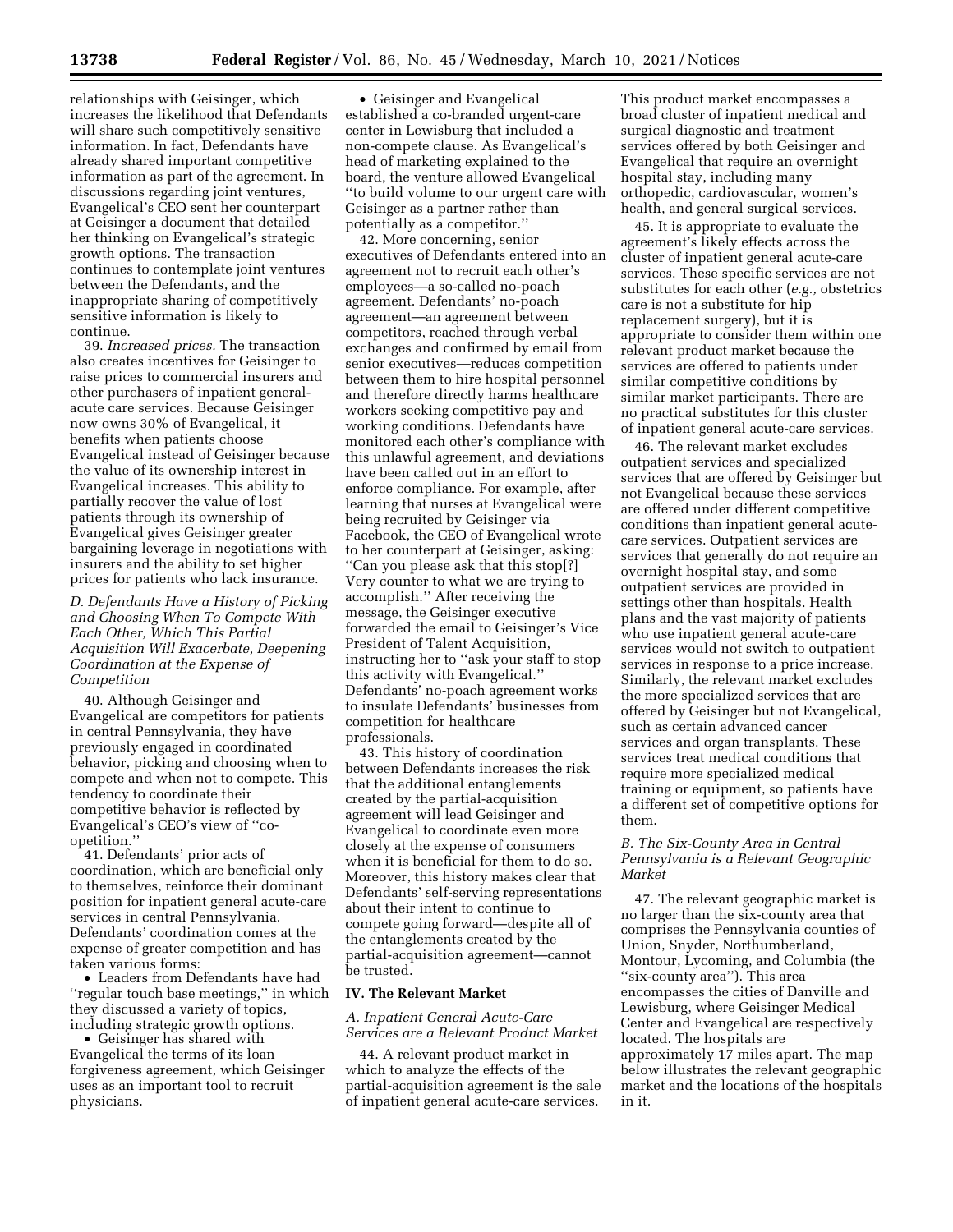Hospitals in Central Pennsylvania



48. The Horizontal Merger Guidelines (''Merger Guidelines'') issued by the U.S. Department of Justice and Federal Trade Commission set forth the relevant test for geographic market definition: Whether a hypothetical monopolist of the relevant services within the geographic area could profitably impose a small but significant and nontransitory increase in price (here, reimbursement rates for inpatient general acute-care services). If so, the boundaries of that geographic area are an appropriate geographic market.

49. In this case, a hypothetical monopolist of inpatient general acutecare services within the six-county area could profitably impose a small but significant and non-transitory increase in the price of inpatient general acutecare services for at least one hospital in the six-county area. In general, patients choose to seek care close to their homes or workplaces, and residents of the sixcounty area also prefer to obtain inpatient general acute-care services locally. Thus, the availability of these services outside of the six-county area is not sufficient to prevent a hypothetical monopolist from profitably imposing a price increase.

50. In addition, health plans that offer healthcare networks in the six-county area do not consider hospitals outside of that area to be reasonable substitutes in their networks for hospitals within that area. Because residents of the six-county area strongly prefer to obtain inpatient general acute-care services from within the six-county area, a health plan that did not have hospitals in the six-county area likely could not successfully market a network to employers and patients in the area. Thus, a health plan would not exclude from its network a hypothetical monopolist of all inpatient general acute-care services in the sixcounty area in response to a small but significant price increase.

#### **V. Anticompetitive Effects**

## *A. The Market for Inpatient General Acute-Care Services in Central Pennsylvania is Highly Concentrated*

51. Market concentration is one useful indicator of the level of competitive vigor in a market and of the likely competitive effects of a transaction involving competitors. The more concentrated a market, and the more a transaction would increase concentration in a market, the more likely it is that a transaction—even a partial acquisition—will result in a meaningful reduction in competition.

52. Geisinger currently accounts for approximately 55% of inpatient general acute-care services provided in the sixcounty area. Evangelical accounts for approximately 17% of that market. Defendants together thus account for approximately 71% of the relevant market. Defendants' internal documents report shares that are consistent with

these shares for inpatient general acutecare services in general and for many service lines. The other competitor of significance in the six-county area is the University of Pittsburgh Medical Center (''UPMC''), which operates two hospitals in Williamsport and Muncy. UPMC also used to operate a hospital in Sunbury, but that hospital permanently closed on March 31, 2020.

53. The shares of total discharges of patients receiving inpatient general acute-care services from hospitals in the six-county area between the fourth quarter of 2018 and third quarter of 2019 are shown in the table below. These shares likely understate the Defendants' current shares because they include discharges from UPMC's Sunbury hospital, which has now closed, and some patients who would have used Sunbury are likely to choose Defendants' hospitals instead.

| Hospital system         | Share<br>(%) |
|-------------------------|--------------|
|                         | 54.6         |
| Evangelical             | 16.7         |
|                         | 26.7         |
| Community Health System | 20           |

54. As these shares illustrate, the relevant market is highly concentrated. The Merger Guidelines measure market concentration by using the Herfindahl-Hirschman Index (''HHI''), which is calculated by summing the square of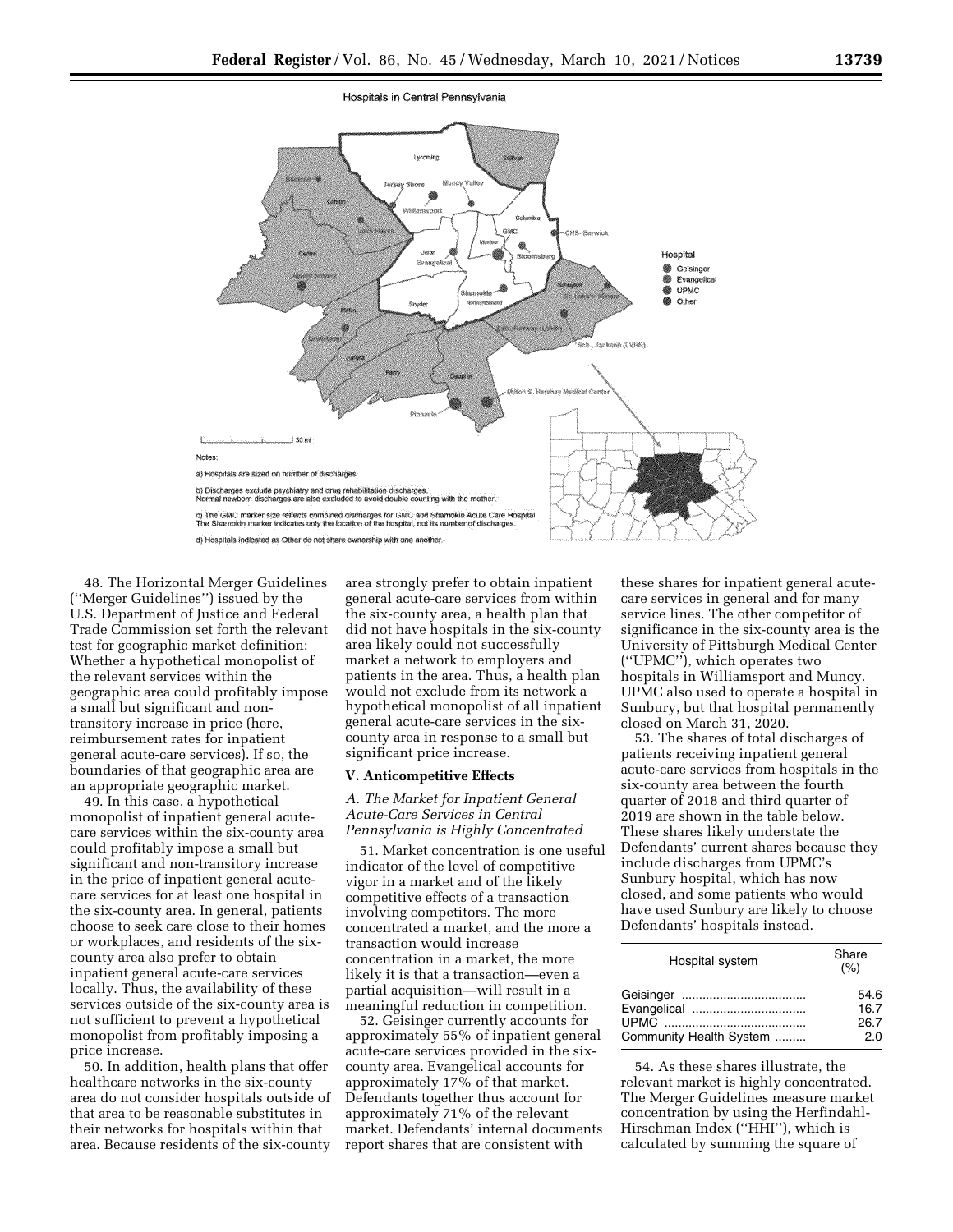individual firms' market shares. Under the Merger Guidelines, a market is considered to be highly concentrated if the HHI is above 2,500. Defendants' partial-acquisition agreement would operate in a market that is already highly concentrated, with an HHI of 3,979.

55. Under the Merger Guidelines, a merger that significantly increases concentration in a highly concentrated market is presumed to be unlawful. A full merger between Geisinger and Evangelical would trigger the presumption of illegality under the Merger Guidelines by a wide margin, resulting in a post-merger HHI of 5,799 and an increase of 1,820. A partial acquisition that creates the incentive and ability for two close competitors to coordinate in such a highly concentrated market poses a similar danger to consumers.

# *B. The Partial Acquisition Will Diminish Evangelical's and Geisinger's Incentives To Compete Against Each Other for Patients*

56. Geisinger is by far the largest health system in the six-county region and within central Pennsylvania. It already enjoys a competitive advantage over its smaller competitors. By allowing Geisinger to partially acquire Evangelical and creating substantial entanglements between the two hospitals, the agreement will likely substantially lessen competition as Evangelical will have less incentive to compete for patients against the Geisinger behemoth—its financial partner—than it would have had it remained independent and not partnered with its closest competitor.

57. Similarly, the transaction reduces Geisinger's incentives to compete for patients against Evangelical. Any patient that Geisinger attracts from Evangelical will diminish the value of Geisinger's interest in Evangelical, and Geisinger will also benefit from increasing coordination with its close rival.

58. Competition between hospitals like Geisinger and Evangelical benefits patients in a number of ways, including by providing convenient access to high quality services. Hospitals also compete to be included in health insurers' networks.

59. Hospitals compete to attract patients to their facilities by offering high quality care, a broad scope of services, amenities, convenience, customer service, and attention to patient satisfaction. To provide these services, hospitals expand service lines, hire specialists, family care physicians, and nurses, purchase modern

equipment and technology, open specialized facilities, and continuously make other improvements. These investments improve access to healthcare, lower wait times, and improve the quality of care for all patients, including Medicare, Medicaid, and uninsured patients.

60. Anticompetitive effects arising out of this transaction are likely to occur from the combination of Geisinger's influence over Evangelical, Defendants' reduced incentives to expand and improve services, and the facilitation of information sharing and coordination between Geisinger and Evangelical. These anticompetitive effects are likely to lead to a reduction in the quality, scope, and availability of inpatient general acute-care services.

# *C. The Partial Acquisition Is Also Likely To Lead to Increased Health Insurance Prices*

61. Hospitals compete for patients not only through the quality of the services they offer, but also through participation in health insurers' networks. Hospitals and insurers negotiate prices (called reimbursement rates) as part of their negotiations about whether, and under what conditions, a hospital will be included in an insurer's network. The bargaining positions of a hospital and an insurer during these negotiations depend on whether there are other nearby, comparable hospitals that are available to the insurer. Competition among hospitals limits any individual hospital's leverage with insurers and enables insurers to negotiate lower reimbursement rates and other terms that reduce healthcare costs. Less costly care benefits patients and their employers in the form of lower premiums, copays, and deductibles.

62. Even if Geisinger and Evangelical continue to negotiate separately with commercial health insurers, the partialacquisition agreement creates incentives for Geisinger to increase its rates and enhances its ability to do so. Geisinger's incentive to raise its rates flows from its 30% interest in Evangelical. Before the partial acquisition, Geisinger did not benefit from patients going to Evangelical. With the agreement, Geisinger's 30% ownership of Evangelical now allows Geisinger to benefit when patients choose Evangelical because the value of Geisinger's ownership interest increases as a result of the profits that Evangelical earns. This dynamic gives Geisinger an incentive to raise its reimbursement rates to commercial insurers because the agreement increases Geisinger's bargaining leverage, allowing it to profitably impose a price increase. The

agreement will thus result in higher healthcare costs for consumers.

63. Similarly, Geisinger's 30% interest in Evangelical reduces its incentive to compete aggressively with Evangelical on prices to the Plain Community. In the six-county area, hospitals compete directly on discounted prices offered to the Plain Community. Members of the Plain Community usually do not have commercial insurance and pay for medical services out of pocket. With the partial acquisition, if Geisinger raises prices to Plain Community members and some of those members choose Evangelical instead as a result, Geisinger still captures 30% of the value of the profits generated from the patients who chose Evangelical. In addition, the entanglements between Geisinger and Evangelical are likely to cause Evangelical to avoid directly competing against Geisinger on the prices it offers to the Plain Community, resulting in higher prices for those patients.

#### **VI. Absence of Countervailing Factors**

64. Geisinger's acquisition of a 30% stake in its close competitor is not reasonably necessary to achieve any of the benefits that Defendants tout in connection with this transaction. For example, Defendants claim the partialacquisition agreement will improve Evangelical's electronic medical records system. But Evangelical could have licensed Geisinger's electronic medical records software without this transaction, and Defendants were in discussions to do so long before this transaction was under consideration.

65. Evangelical also could have obtained funds for capital improvements from sources other than Geisinger, its closest competitor. At the time Evangelical executed the agreement with Geisinger, it was in a strong financial position, had been profitable for the last five years, and already had decided that it had the financial wherewithal to move forward on the major capital improvement project that now has been funded in part by its competitor and partial owner.

66. Finally, Evangelical's placement in the most favored tier of Geisinger Health Plan's commercial insurance products does not require the partialacquisition agreement. To the contrary, agreements between hospitals and insurers that offer favorable placement in commercial insurance products in exchange for favorable rates are common and do not require the entanglements created by the partialacquisition agreement.

67. For these reasons, there are no transaction-specific efficiencies that outweigh the likely competitive harms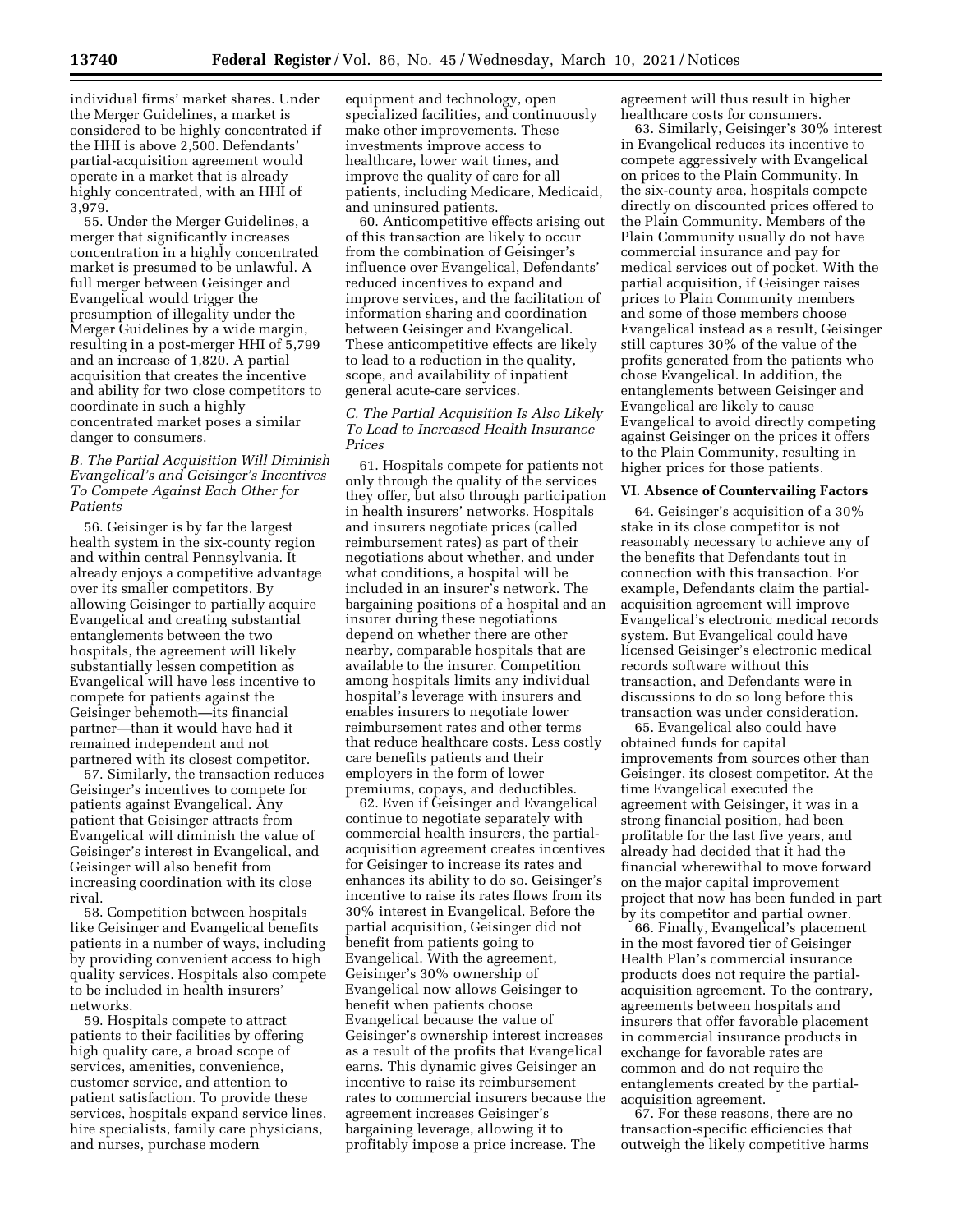of the proposed transaction; indeed, there are no transaction-specific efficiencies to weigh against the harm.

68. In addition, entry or expansion into the relevant market is unlikely to eliminate the anticompetitive effects of the partial-acquisition agreement because entry and expansion are not likely to be timely, likely, or sufficient to offset the agreement's anticompetitive effects. The construction of a new hospital that offers inpatient general acute-care services would require significant time, expenditures, and risk. Moreover, the six-county area is unlikely to attract greenfield entry by a new hospital due to declining demand for inpatient general acute-care services and low population growth. Indeed, no new hospitals have been built in the sixcounty area for more than 10 years, and UPMC's Sunbury hospital closed in March 2020.

69. Enjoining the partial-acquisition will not require undue disruption of Defendants' businesses. Geisinger and Evangelical have not implemented many of the provisions of the agreement because, on October 1, 2019, they entered into a hold-separate agreement with the United States to maintain the status quo pending an investigation of the agreement by the Antitrust Division. The hold-separate agreement requires Geisinger and Evangelical to cease certain activities contemplated by the agreement, including making most expenditures, integrating IT systems, and planning joint ventures. The holdseparate agreement remains in force until this Court makes a final decision.

#### **VII. Violations Alleged**

#### **Count I**

*(Section 1 of the Sherman Act)* 

70. Plaintiff alleges and incorporates paragraphs 1 through 69 of this complaint as if set forth fully herein.

71. Geisinger and Evangelical have market power in the sale of inpatient general acute-care services in the sixcounty area.

72. The partial-acquisition agreement is an agreement between Defendants to unreasonably restrain trade. The partialacquisition agreement is a contract, combination, or conspiracy within the meaning of Section 1 of the Sherman Act, 15 U.S.C. 1.

#### **Count II**

*(Section 7 of the Clayton Act)* 

73. Plaintiff alleges and incorporates paragraphs 1 through 72 of this complaint as if set forth fully herein.

74. The partial-acquisition agreement likely substantially lessens competition in the relevant geographic market for inpatient general acute-care services in violation of Section 7 of the Clayton Act, 15 U.S.C. 18.

75. Among other things, the partialacquisition agreement has and is likely to continue to cause Defendants:

(a) To coordinate their competitive behavior with respect to inpatient general acute-care services;

(b) to increase their prices for inpatient general acute-care services to insurers, self-paying patients, and other purchasers of healthcare; and

(c) to reduce quality, service, and investment with respect to inpatient general acute-care services or to diminish future improvements in these areas.

#### **VIII. Request for Relief**

76. Plaintiff requests that:

(a) The agreement between Geisinger and Evangelical be adjudged to violate Section 1 of the Sherman Act, 15 U.S.C. 1, and Section 7 of the Clayton Act, 15 U.S.C. 18;

(b) the Court order (i) Defendants to rescind or be enjoined permanently from carrying out the subject agreement; (ii) Geisinger to divest to Evangelical its 30% ownership interest in Evangelical; and (iii) Defendants be permanently enjoined and restrained from carrying out any other transaction that would allow Geisinger to partially acquire Evangelical;

(c) Plaintiff be awarded the costs of this action; and

(d) Plaintiff be awarded any other relief that the Court deems just and proper.

Dated: August 5, 2020

Respectfully submitted,

FOR PLAINTIFF UNITED STATES OF AMERICA:

Makan Delrahim

*Assistant Attorney General for Antitrust.* 

Bernard A. Nigro, Jr. *Principal Deputy Assistant Attorney General.* 

Kathleen S. O'Neill. *Senior Director of Investigations & Litigation.* 

Eric D. Welsh Chief, *Healthcare and Consumer Products Section.* 

Lee F. Berger Cecilia Cheng Chris S. Hong David C. Kelly Garrett Liskey Natalie Melada David M. Stoltzfus *Attorneys for the United States, U.S. Department of Justice, Antitrust Division, 450*  *5th Street NW, Suite 4100, Washington, DC 20530, Tel.: (202) 598–2698, Email: [lee.berger@usdoj.gov.](mailto:lee.berger@usdoj.gov)* 

David J. Freed **David Learner** 

*United States Attorney.* 

# Richard D. Euliss

*Assistant Unites States Attorney, DC 999166, United States Attorney's Office, 228 Walnut Street, 2nd Floor, P.O. Box 11754, Harrisburg, PA 17108–1754, Phone: 717–221– 4462, Fax: 717–221–4493, [Richard.D.Euliss@](mailto:Richard.D.Euliss@usdoj.gov) [usdoj.gov.](mailto:Richard.D.Euliss@usdoj.gov)* 

#### **United States District Court for the Middle District of Pennsylvania**

*United States of America,* Plaintiff, vs. *Evangelical Community Hospital and Geisinger Health,* Defendants. Civil Action No.: 4:20–cv–01383–MWB

#### **[Proposed] Final Judgment**

*Whereas,* Plaintiff, United States of America, filed its Complaint on August 5, 2020, the United States and Defendants, Geisinger Health and Evangelical Community Hospital, by their respective attorneys, have consented to the entry of this Final Judgment without trial or adjudication of any issue of fact or law, without this Final Judgment constituting any evidence against or admission by any party regarding any issue of fact or law, and without Defendants admitting liability, wrongdoing, or the truth of any allegations in the Complaint;

*And whereas,* Defendants agree to be bound by the provisions of this Final Judgment pending its approval by the Court;

*And whereas,* the purpose of the proposed Final Judgment is to preserve competition for hospital services in central Pennsylvania and to ensure Evangelical and Geisinger remain independent competitors;

*And whereas,* Defendants agree to undertake certain actions and refrain from certain conduct for the purpose of remedying the anticompetitive effects of the Collaboration Agreement, as alleged in the Complaint.

*Now therefore,* before any testimony is taken, without trial or adjudication of any issue of fact or law, and upon consent of the parties, it is *ordered, adjudged, and decreed:* 

#### **I. Jurisdiction**

The Court has jurisdiction over the subject matter of and each of the parties to this action. The Complaint states a claim upon which relief may be granted against Defendants under Section 7 of the Clayton Act, 15 U.S.C. 18 and Section 1 of the Sherman Act, 15 U.S.C. 1.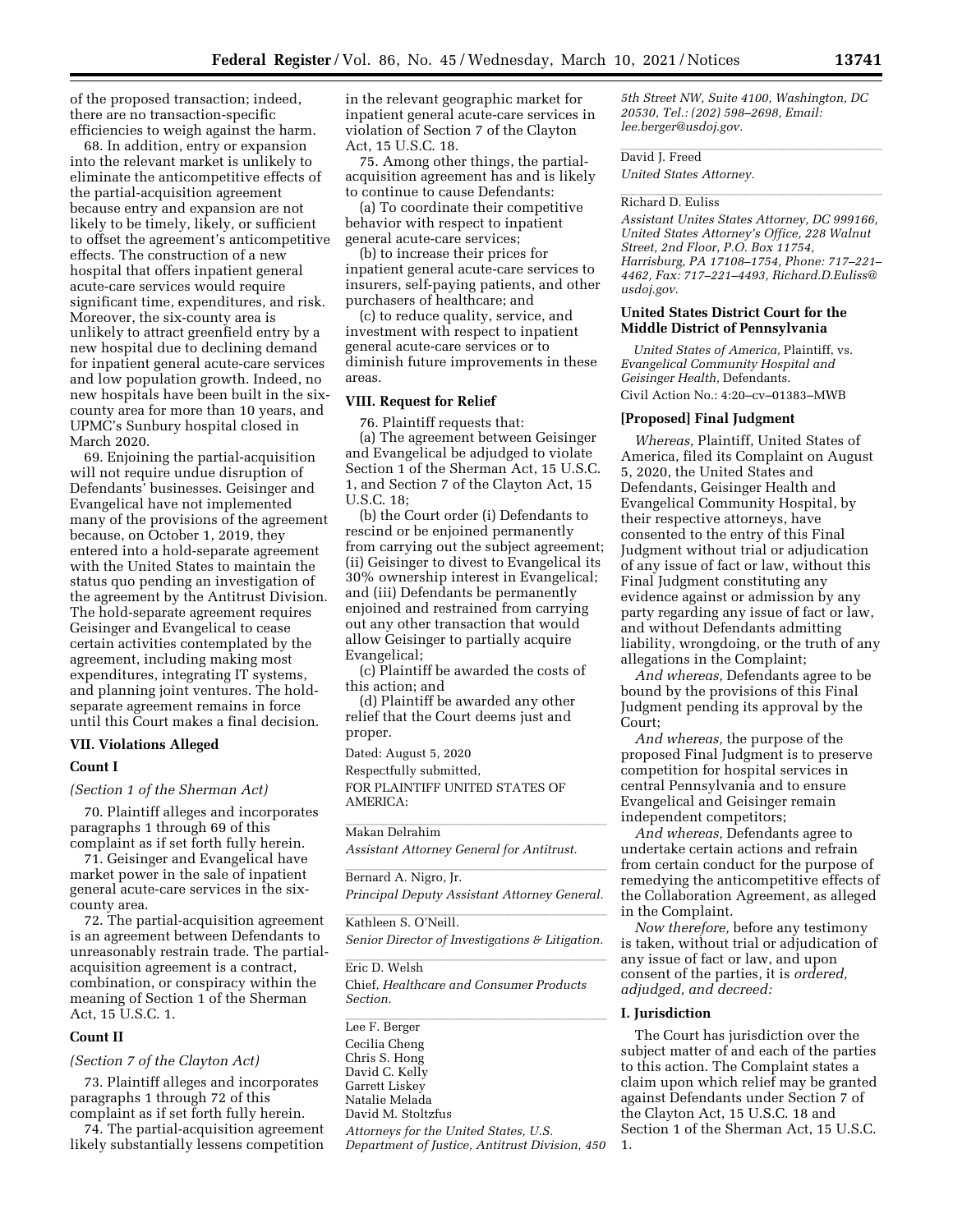#### **II. Definitions**

A. ''Amended and Restated Collaboration Agreement'' means the ''Amended and Restated Collaboration Agreement'' entered into by Geisinger and Evangelical on February 18, 2021.

B. ''Back Office Systems'' means the following computer systems and their functional substitutes: Spok/ WebXchange (electronic phonebook); Digital Control Systems/Micros (food services registers); Lawson Accounts Payable; Lawson Activities Mgmt (project accounting and activities-based costing); Lawson Asset Mgmt (depreciation and reporting requirements); Lawson General Ledger; Allscripts (data transfer); and Axiom.

C. ''Collaboration Agreement'' means the document titled ''Collaboration Agreement'' entered into by Evangelical and Geisinger on February 1, 2019.

D. ''Covered Person'' means (i) each employee or agent of each Defendant who has duties and responsibilities for overseeing the implementation of information technology systems that Geisinger may provide to Evangelical under Paragraph V.B. of this Final Judgment; (ii) the Chief Executive Officers of Defendants and each of their direct reports; and (iii) each director (including each member of the Boards of Directors) of each Defendant.

E. ''Defendants'' means Geisinger and Evangelical.

F. ''Epic'' means Epic Systems Corporation, a medical software company based in Verona, Wisconsin.

G. ''Evangelical'' means Defendant Evangelical Community Hospital, a nonprofit community hospital located in Lewisburg, Pennsylvania, its successors and assigns, and its subsidiaries, divisions, groups, affiliates, partnerships, and joint ventures, and their directors, officers, managers, agents, and employees.

H. ''Existing Financial Payment'' means the combined payments of twenty million, three hundred thirtyfour thousand twenty-three dollars (\$20,334,023.00) paid by Geisinger to Evangelical, directly or indirectly.

I. ''Executive Leadership Personnel'' means any President, Chief Executive Officer, Chief Financial Officer, Chief Information Officer, Chief Operating Officer, Chief Strategy Officer, Chief Nursing Officer, Chief Human Resources Officer, Controller, Director, Executive Vice President, Vice President, and any other person with any direct or indirect input, influence, or control over any strategic or competitive decision.

J. ''Geisinger'' means Defendant Geisinger Health, a regional non-profit corporation with its headquarters in

Danville, Pennsylvania, its successors and assigns, and its subsidiaries, including Geisinger Health Plan, divisions, groups, affiliates, partnerships, and joint ventures, and their directors, officers, managers, agents, and employees.

K. ''Including'' means including but not limited to.

L. ''Miller Center Joint Venture'' means the Miller Center for Recreation and Wellness, a Pennsylvania non-profit corporation operating a recreation and wellness center in Lewisburg, Pennsylvania.

M. ''Ownership Interest'' means the seven-and-one-half percent (7.5%) ownership interest in Evangelical that Evangelical transferred to Geisinger in exchange for the Existing Financial Payment, based on Evangelical's valuation as of January 25, 2021.

N. ''Person'' means any natural person, trade association, corporation, company, partnership, joint venture, firm, association, proprietorship, agency, board, authority, commission, office, or other business or legal entity, whether private or governmental.

O. ''Pre-Existing Joint Ventures'' means the Keystone Accountable Care Organization, LLC, an organization of doctors, hospitals, and other healthcare providers that provides coordinated care to Medicare patients and Evangelical-Geisinger, LLC, the joint venture between Evangelical and Geisinger to provide student health services to Bucknell University.

#### **III. Applicability**

This Final Judgment applies to Defendants, as defined above, and all other Persons in active concert or participation with any of them who receive actual notice of this Final Judgment by personal service or otherwise.

## **IV. Prohibited Conduct**

A. The Collaboration Agreement and all amendments, modifications, addenda or supplements, are null and void, with the exception of the Amended and Restated Collaboration Agreement.

B. Geisinger must not, directly or indirectly:

1. Appoint any directors to the Board of Directors of Evangelical;

2. make any financial contribution, payment, or commitment to Evangelical that would result in Geisinger obtaining any equity interest in Evangelical in excess of the Ownership Interest;

3. make any loan or extend any line of credit to Evangelical;

4. maintain or obtain any management, leadership, committee, board or other position at or with Evangelical that provides Geisinger with any direct or indirect input, influence, or control over any strategic or competitive decision to be made by Evangelical, except for any such positions within Pre-Existing Joint Ventures or the Miller Center Joint Venture;

5. maintain or obtain any right of first offer or right of first refusal with respect to any proposal or offer involving Evangelical, including offers or proposals to acquire, affiliate or enter into a joint venture with Evangelical, or otherwise influence or seek to influence any decision to be made by Evangelical with respect to any proposal or offer involving Evangelical and any other party;

6. approve, reject or otherwise influence Evangelical's use of any funds or provide a guaranty to Evangelical against any financial losses that Evangelical may incur; or

7. license to Evangelical any information technology system owned, used, or licensed by Geisinger, without the prior written consent of the United States, in its sole discretion.

C. Evangelical must not, directly or indirectly, appoint any directors to the Board of Directors of Geisinger, including to the Board of Directors of Geisinger Health Plan.

D. Except for the verification of dates of employment and the checking of references for new hires, Defendants must not consult with, provide advice to, or seek to influence, directly or indirectly, each other regarding the decision to appoint or employ any Executive Leadership Personnel, except for such positions within Pre-Existing Joint Ventures or the Miller Center Joint Venture.

E. Defendants must not enter into a joint venture unless the United States, in its sole discretion, has consented in writing. Defendants must not renew, extend, or amend the term of the Miller Center Joint Venture unless the United States, in its sole discretion, has consented in writing. Defendants may renew or extend the term of a Pre-Existing Joint Venture, but may not amend a Pre-Existing Joint Venture unless the United States, in its sole discretion, has consented in writing.

F. Defendants must not amend, supplement, terminate, or modify the Amended and Restated Collaboration Agreement, or any portion of it, without the prior written consent of the United States, in its sole discretion. Defendants must provide at least sixty (60) days written notice to the United States of any intent to enter into or execute any amendment, supplement, or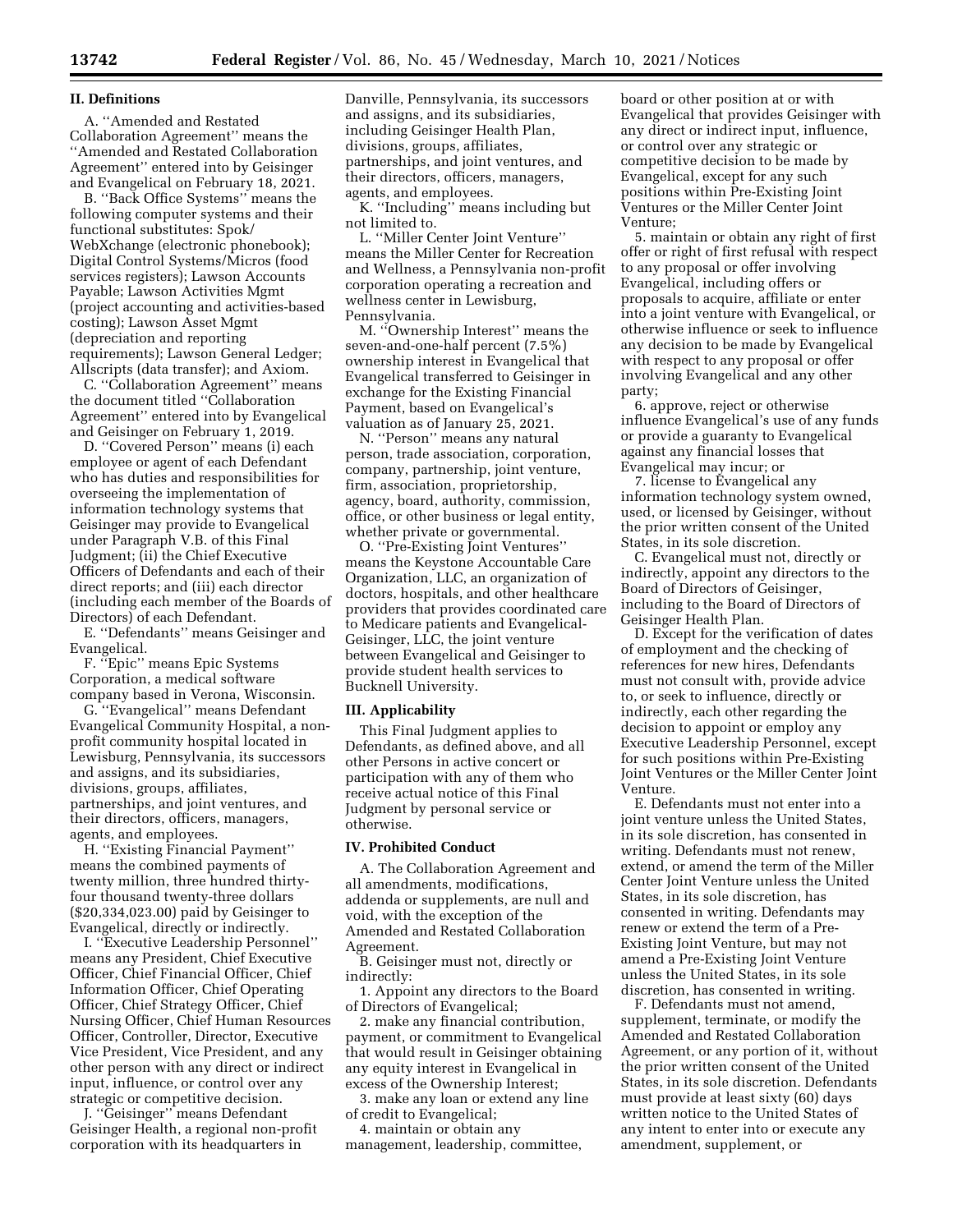modification to the Amended and Restated Collaboration Agreement.

G. Defendants must not provide each other with non-public information, including any non-public financial information of either Defendant or information about any strategic projects under consideration by either Defendant; provided however that nothing herein will be construed to prevent Geisinger and Evangelical from disclosing to each other non-public information necessary for the care and treatment of patients or as required for the payment for the care and treatment of patients.

## **V. Permitted Conduct**

A. Evangelical must not use the Existing Financial Payment for any purpose other than the following permitted uses:

1. Assisting Evangelical's PRIME patient room improvement project (approximately \$17 million); and

2. sponsoring the Miller Center Joint Venture (approximately \$3.3 million).

B. Notwithstanding Paragraph IV.B.7. above, Geisinger may provide Evangelical with information technology systems and support under the following terms and conditions:

1. Geisinger may provide to Evangelical Geisinger's electronic medical record systems (Epic and related embedded clinical systems), including a license to the embedded Geisinger intellectual property, at a cost of no less than 15% of the incremental increase in cost to Geisinger resulting from Evangelical's use of these same systems;

2. Geisinger may provide Evangelical with electronic medical record systems support for the systems identified in Paragraph V.B.1. at a cost of no less than 15% of the incremental increase in cost to Geisinger for the support for these same systems; and

3. Geisinger may provide additional Back Office Systems to Evangelical at commercially reasonable rates.

#### **VI. Required Conduct**

A. Within ten (10) days of entry of this Final Judgment, each Defendant must appoint an Antitrust Compliance Officer and identify to the United States the Antitrust Compliance Officer's name, business address, telephone number, and email address. Within forty-five (45) days of a vacancy in a Defendant's Antitrust Compliance Officer position, that Defendant must appoint a replacement, and must identify to the United States the replacement Antitrust Compliance Officer's name, business address, telephone number, and email address. A Defendant's initial or replacement appointment of an Antitrust Compliance Officer is subject to the approval of the United States in its sole discretion.

B. Each Antitrust Compliance Officer must:

1. Within thirty (30) days of entry of this Final Judgment, furnish a copy of this Final Judgment and the Competitive Impact Statement to all Covered Persons;

2. within thirty (30) days after entry of this Final Judgment, in a form and manner to be approved by the United States in its sole discretion, provide all Covered Persons with reasonable notice of the meaning and requirements of this Final Judgment and the antitrust laws;

3. annually train all Covered Persons on the meaning and requirements of this Final Judgment and the antitrust laws;

4. brief and distribute a copy of this Final Judgment and the Competitive Impact Statement to any person who succeeds to a position of a Covered Person within thirty (30) days of such succession;

5. obtain from each Covered Person, within thirty (30) days of that person's receipt of this Final Judgment, a certification that he or she (i) has read and, to the best of his or her ability, understands and agrees to abide by the terms of this Final Judgment; (ii) is not aware of any violation of this Final Judgment that has not been reported to the relevant Defendant's Antitrust Compliance Officer; and (iii) understands that any person's failure to comply with this Final Judgment may result in an enforcement action for civil or criminal contempt of court against any Defendant and/or any person who violates this Final Judgment;

6. maintain a record of certifications received pursuant to this Section;

7. annually communicate to all Covered Persons and all other employees that they must disclose to the Antitrust Compliance Officer, without reprisal, information concerning any potential violation of this Final Judgment or the antitrust laws; and

8. by not later than ninety (90) calendar days after entry of this Final Judgment and annually thereafter, file written reports with the United States affirming that Defendant is in compliance with its obligations under Section VI of this Final Judgment, including the training requirements under Paragraph VI.B.3.

C. Immediately upon the Antitrust Compliance Officer's learning of any violation or potential violation of any of the terms of this Final Judgment, a Defendant must take appropriate action to investigate and, in the event of a violation, must cease or modify the

activity so as to comply with this Final Judgment. Each Defendant must maintain all documents related to any potential violation of this Final Judgment for the term of this Final Judgment.

D. Within thirty (30) calendar days of the Antitrust Compliance Officer's learning of any potential violation of any of the terms of this Final Judgment, a Defendant must file with the United States a statement describing the potential violation, including a description of (1) any communications constituting the potential violation, the date and place of the communication, the persons involved in the communication, and the subject matter of the communication; and (2) all steps taken by the Defendant to remedy the potential violation.

E. Each Defendant must have its CEO or Chief Financial Officer and its General Counsel certify in writing to the United States, no later than ninety (90) calendar days after this Final Judgment is entered and then annually on the anniversary of the date of the entry of this Final Judgment, that the Defendant has complied with the provisions of this Final Judgment. The United States, in its sole discretion, may approve different signatories for the certification.

#### **VII. Firewall**

A. Defendants must implement and maintain reasonable procedures to prevent competitively sensitive information from being disclosed, by or through implementation and execution of the obligations in this Final Judgment or the Amended and Restated Collaboration Agreement or through Geisinger's provision of information technology systems and support to Evangelical as permitted in Paragraph V.B., between or among employees of Geisinger and Evangelical.

B. Defendants must, within forty-five (45) business days of the entry of the Stipulation and Order, submit to the United States a document setting forth in detail the procedures implemented to effect compliance with this Section VII. Upon receipt of the document, the United States will inform Defendants within thirty (30) business days whether, in its sole discretion, it approves of or rejects Defendants' compliance plan. Within ten (10) business days of receiving a notice of rejection, Defendants must submit a revised compliance plan. The United States may request that this Court determine whether Defendants' proposed compliance plan fulfills the requirements of this Section VII.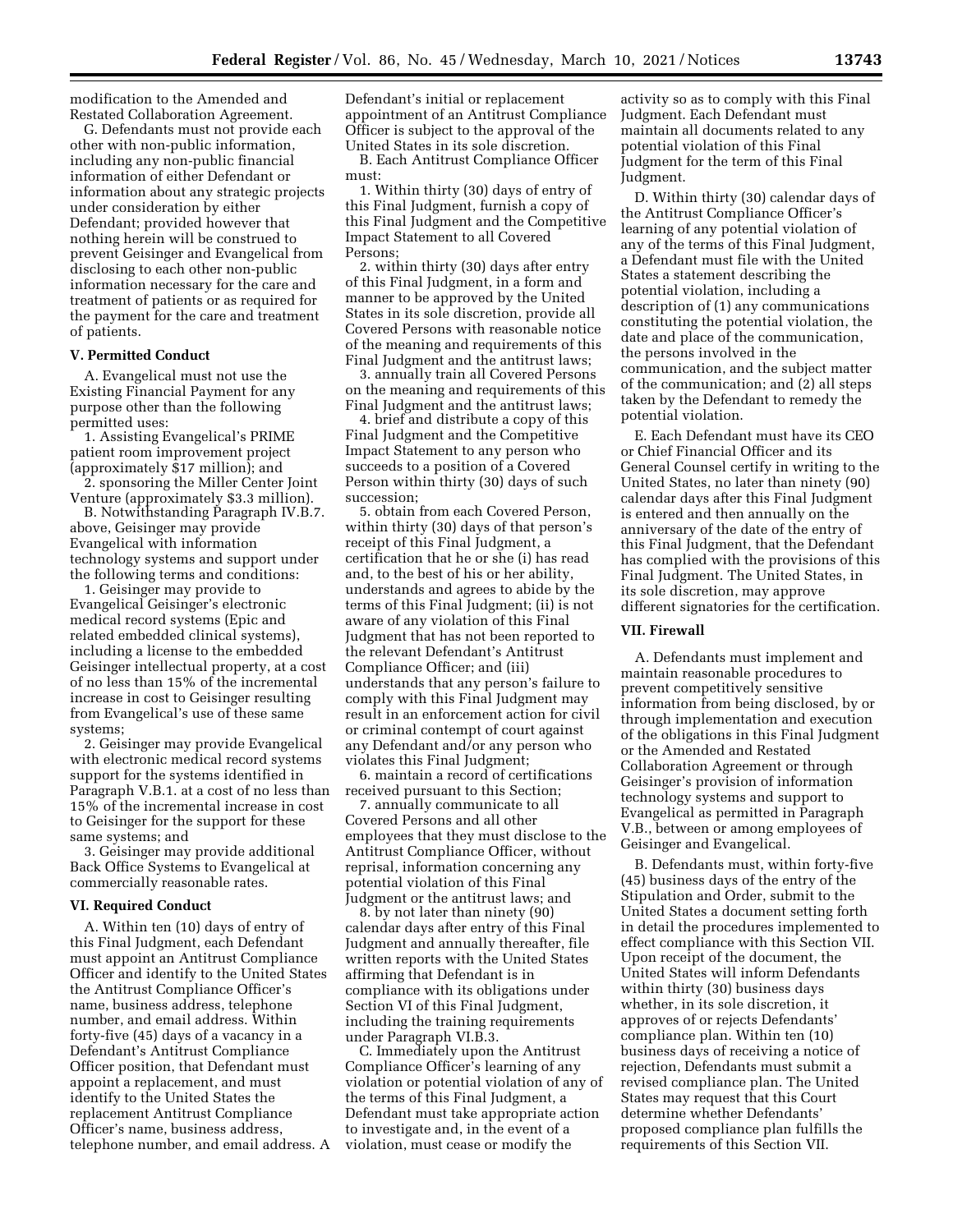#### **VIII. Compliance Inspection**

A. For the purposes of determining or securing compliance with this Final Judgment, or of any related orders such as any Stipulation and Order, or of determining whether this Final Judgment should be modified or vacated, and subject to any legally recognized privilege, from time to time, authorized representatives of the United States, including agents and consultants retained by the United States, shall, upon written request of an authorized representative of the Assistant Attorney General in charge of the Antitrust Division, and on reasonable notice to Defendants, be permitted:

(1) Access during Defendants' office hours to inspect and copy, or at the option of the United States, to require Defendants to provide electronic copies, of all books, ledgers, accounts, records, data, and documents in the possession, custody, or control of Defendants, relating to any matters contained in this Final Judgment; and

(2) to interview, either informally or on the record, Defendants' officers, employees, or agents, who may have their individual counsel present, regarding such matters. The interviews will be subject to the reasonable convenience of the interviewee and without restraint or interference by Defendants.

B. Upon the written request of an authorized representative of the Assistant Attorney General in charge of the Antitrust Division, Defendants shall submit written reports or responses to written interrogatories, under oath if requested, relating to any of the matters contained in this Final Judgment as may be requested.

C. No information or documents obtained by the means provided in Section VIII will be divulged by the United States to any person other than an authorized representative of the executive branch of the United States, except in the course of legal proceedings to which the United States is a party (including grand jury proceedings), for the purpose of securing compliance with this Final Judgment, or as otherwise required by law.

D. If at the time that Defendants furnish information or documents to the United States, Defendants represent and identify in writing the material in any such information or documents to which a claim of protection may be asserted under Rule 26(c)(1)(G) of the Federal Rules of Civil Procedure, and Defendants mark each pertinent page of such material, ''Subject to claim of protection under Rule 26(c)(1)(G) of the Federal Rules of Civil Procedure,'' then

the United States shall give Defendants ten (10) calendar days' notice prior to divulging such material in any legal proceeding (other than a grand jury proceeding).

#### **IX. Notifications**

For purposes of this Final Judgment, any notice or other communication required to be provided to the United States shall be sent to the person at the address set forth below (or such other addresses as the United States may specify in writing to Defendants): Chief, Office of Decree Enforcement and Compliance, U.S. Department of Justice, Antitrust Division, 950 Pennsylvania Avenue NW, Room 3207, Washington, DC 20530, Email: *[ODEC@usdoj.gov.](mailto:ODEC@usdoj.gov)* 

## **X. Retention of Jurisdiction**

This Court retains jurisdiction to enable any party to this Final Judgment to apply to this Court at any time for further orders and directions as may be necessary or appropriate to carry out or construe this Final Judgment, to modify any of its provisions, to enforce compliance, and to punish violations of its provisions.

## **XI. Enforcement of Final Judgment**

A. The United States retains and reserves all rights to enforce the provisions of this Final Judgment, including the right to seek an order of contempt from the Court. Defendants agree that in any civil contempt action, any motion to show cause, or any similar action brought by the United States regarding an alleged violation of this Final Judgment, the United States may establish a violation of the decree and the appropriateness of any remedy therefore by a preponderance of the evidence, and Defendants waive any argument that a different standard of proof should apply.

B. The Final Judgment should be interpreted to give full effect to the procompetitive purposes of the antitrust laws and to restore all competition harmed by the challenged conduct. Defendants agree that they may be held in contempt of, and that the Court may enforce, any provision of this Final Judgment that, as interpreted by the Court in light of these procompetitive principles and applying ordinary tools of interpretation, is stated specifically and in reasonable detail, whether or not it is clear and unambiguous on its face. In any such interpretation, the terms of this Final Judgment should not be construed against either party as the drafter.

C. In any enforcement proceeding in which the Court finds that Defendants have violated this Final Judgment, the

United States may apply to the Court for a one-time extension of this Final Judgment, together with such other relief as may be appropriate. In connection with any successful effort by the United States to enforce this Final Judgment against a Defendant, whether litigated or resolved prior to litigation, that Defendant agrees to reimburse the United States for the fees and expenses of its attorneys, as well as any other costs including experts' fees, incurred in connection with that enforcement effort, including in the investigation of the potential violation.

# **XII. Expiration of Final Judgment**

Unless this Court grants an extension, this Final Judgment shall expire ten (10) years from the date of its entry, except that after five (5) years from the date of its entry, this Final Judgment may be terminated upon notice by the United States to the Court and Defendants that the continuation of this Final Judgment is no longer necessary or in the public interest.

# **XIII. Public Interest Determination**

Entry of this Final Judgment is in the public interest. The parties have complied with the requirements of the Antitrust Procedures and Penalties Act, 15 U.S.C. 16, including making copies available to the public of this Final Judgment, the Competitive Impact Statement, any comments thereon, and the United States' responses to comments. Based upon the record before the Court, which includes the Competitive Impact Statement and any comments and responses to comments filed with the Court, entry of this Final Judgment is in the public interest.

Date:<br>[Court approval subject to procedures of Antitrust Procedures and Penalties Act, 15 U.S.C. 16]

# United States District Judge

# **United States District Court for the Middle District of Pennsylvania**

*United States Of America,* Plaintiff, vs. *Evangelical Community Hospital, and Geisinger Health,* Defendants. Civil Action No.: 4:20–cv–01383–MWB

#### **Competitive Impact Statement**

The United States of America, under Section 2(b) of the Antitrust Procedures and Penalties Act, 15 U.S.C. 16(b)–(h) (the ''APPA'' or ''Tunney Act''), files this Competitive Impact Statement relating to the proposed Final Judgment submitted for entry in this civil antitrust proceeding.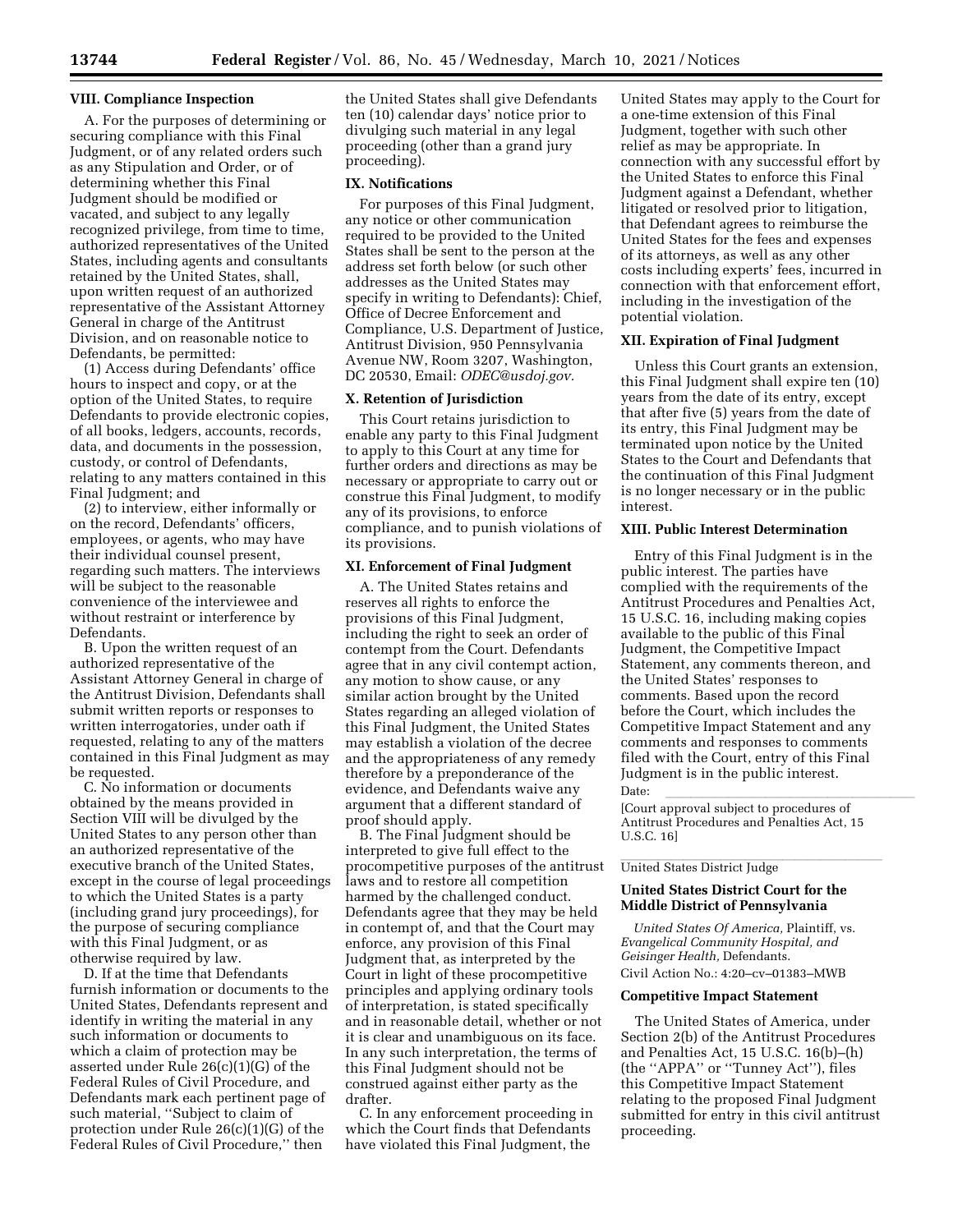# **I. Nature and Purpose of the Proceeding**

Defendant Geisinger Health (''Geisinger'') and Defendant Evangelical Community Hospital (''Evangelical'') entered into a partial-acquisition agreement (the ''Collaboration Agreement'') dated February 1, 2019, pursuant to which Geisinger would, among other things, acquire 30% of Evangelical. The United States filed a civil antitrust Complaint on August 5, 2020, seeking to rescind and enjoin the Collaboration Agreement. The Complaint alleged that the likely effect of Geisinger's partial acquisition of Evangelical would be to substantially lessen competition and unreasonably restrain trade in the market for the provision of inpatient general acute-care services in a six-county region in central Pennsylvania, in violation of Section 1 of the Sherman Act, 15 U.S.C. 1, and Section 7 of the Clayton Act, 15 U.S.C. 18.

Before Defendants responded to the Complaint, the United States filed a Stipulation and Order and proposed Final Judgment, which are designed to remedy the loss of competition alleged in the Complaint. Under the proposed Final Judgment, which is explained more fully below, Geisinger is required to cap its ownership interest in Evangelical at 7.5%, and Defendants are required to eliminate other entanglements between them that would allow Geisinger to influence Evangelical. Defendants are also each required to establish robust antitrust compliance programs.

The United States and Defendants have stipulated that the proposed Final Judgment may be entered after compliance with the APPA. Entry of the proposed Final Judgment will terminate this action, except that the Court will retain jurisdiction to construe, modify, or enforce the provisions of the proposed Final Judgment and to punish violations thereof.

# **II. Description of Events Giving Rise to the Alleged Violation**

#### *A. Defendants*

Geisinger is a non-profit corporation organized and existing under the laws of the Commonwealth of Pennsylvania with its headquarters in Danville, Pennsylvania. Geisinger is a regional healthcare provider of hospital and physician services that operates twelve hospitals and owns physician practices throughout central Pennsylvania. It also operates a health insurance company, Geisinger Health Plan, which offers commercial health insurance, Medicare, and Medicaid products. Geisinger's

annual revenue in 2019 was approximately \$7.1 billion.

Evangelical is a non-profit corporation organized and existing under the laws of the Commonwealth of Pennsylvania with its headquarters in Lewisburg, Pennsylvania. Evangelical operates a 132-bed independent community hospital, owns a number of physician practices, and operates an urgent-care center and several other outpatient facilities in central Pennsylvania. Evangelical's annual revenue in 2019 was approximately \$259 million.

#### *B. The Collaboration Agreement*

On February 1, 2019, Geisinger and Evangelical entered into the Collaboration Agreement, pursuant to which Evangelical agreed to give Geisinger a 30% ownership interest. In exchange, Geisinger agreed to pay \$100 million to Evangelical over the next several years for, among other things, Geisinger-approved investment projects, future investment projects that Geisinger had the right to approve, and intellectual property licensing.

Furthermore, Geisinger's contemplated investment in Evangelical would not have been passive: The Collaboration Agreement created additional entanglements between these two competitors and provided Geisinger with opportunities to influence Evangelical. For example, the Collaboration Agreement gave Geisinger rights of first offer and first refusal with respect to any future joint venture, competitively significant asset sale, or change-of-control transaction by Evangelical. It also gave Geisinger the right to approve Evangelical's use of certain funds provided by Geisinger. Additionally, the Collaboration Agreement provided mechanisms for Geisinger and Evangelical to share competitively sensitive information, such as requiring Evangelical to disclose business plans when requesting disbursement of certain funds and requiring Evangelical to inform Geisinger about planned transactions with other hospital systems before any such transactions were executed.

The Collaboration Agreement originally included other provisions granting Geisinger additional influence over Evangelical, which Defendants eliminated through several amendments during the course of the United States' investigation but before the United States filed its Complaint. For example, the Collaboration Agreement originally included provisions that gave Geisinger the right to appoint six individuals to Evangelical's board of directors as well as certain consultation rights on the appointment of Evangelical's chief

executive officer. It also contained provisions that required Defendants to discuss and work toward joint ventures in service lines where they have historically competed, such as women's health and musculoskeletal care, and also required Geisinger to compensate Evangelical for certain financial losses.

# *C. Anticompetitive Effects of the Partial Acquisition*

Defendants are two of the largest hospitals in a six-county region in central Pennsylvania. The vast majority of consumers of inpatient general acutecare services in and around Danville and Lewisburg, Pennsylvania, rely on Geisinger and Evangelical for their care. Together, the two hospitals account for approximately 71% of this six-county market and are each other's closest competitors for many services. Geisinger and Evangelical compete head-to-head for patients—including through investment in high-quality facilities and services, in negotiations with insurers, and through discounts to uninsured patients—and consumers have benefited from this competition through increased quality of care, broader availability, and lower costs.

As alleged in the Complaint, the partial acquisition of Evangelical by Geisinger resulting from the Collaboration Agreement would have created significant entanglements between Defendants, likely leading to increased coordination between them, higher prices, lower quality, and reduced access to inpatient general acute-care services in central Pennsylvania.

## 1. The Relevant Market

As alleged in the Complaint, the provision of inpatient general acute-care services is a relevant product market. Inpatient general acute-care services encompass a broad cluster of inpatient medical and surgical diagnostic and treatment services that require an overnight hospital stay, including many orthopedic, cardiovascular, women's health, and general surgical services. The relevant market excludes outpatient services, which generally do not require an overnight hospital stay and are provided in settings other than hospitals. The vast majority of patients who use inpatient general acute-care services would not switch to outpatient services in response to a price increase. The relevant market also excludes more specialized services, such as advanced cancer services and organ transplants, which Evangelical does not offer.

As alleged in the Complaint, the relevant geographic market for the sale of inpatient general acute-care services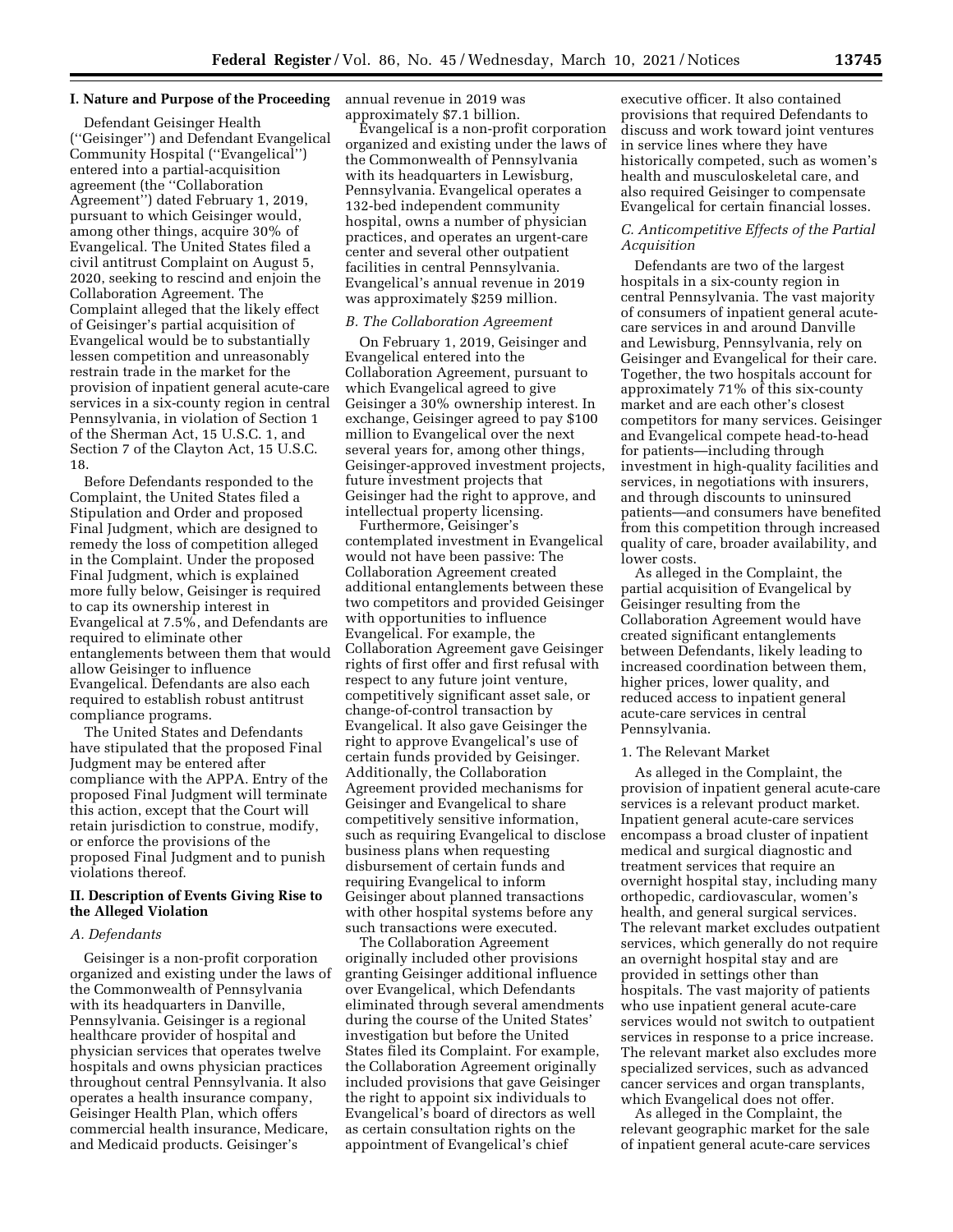is no larger than the six-county area that comprises the Pennsylvania counties of Union, Snyder, Northumberland, Montour, Lycoming, and Columbia. This area includes the cities of Danville and Lewisburg, where Geisinger Medical Center and Evangelical are respectively located. In general, patients choose to seek medical care close to their homes or workplaces, and residents of the six-county area alleged in the Complaint also generally prefer to obtain inpatient general acute-care services locally. As a result, health insurers that offer healthcare networks in the six-county area generally do not consider hospitals outside of that area to be reasonable substitutes in their networks for hospitals within that area. Because residents in the six-county area strongly prefer to obtain inpatient general acute-care services from within the six-county area, a health plan that did not have hospitals within the sixcounty area likely could not successfully attract employers and patients in the area.

2. The Effects of the Collaboration Agreement on Competition

Geisinger and Evangelical are, respectively, the largest health system and largest independent community hospital in a six-county region in central Pennsylvania. For many patients in this region, Geisinger and Evangelical are close substitutes for the provision of inpatient general acute-care services

Robust competition between hospitals is important to American consumers. Hospitals such as Geisinger and Evangelical compete to be included in health insurers' networks and to attract patients by offering high-quality care, lower prices, and increased access to services. Geisinger and Evangelical, like other hospitals, also compete to provide superior amenities, convenience, customer service, and attention to patient satisfaction and wellness. The Collaboration Agreement would negatively impact all of those facets of competition to the detriment of consumers in central Pennsylvania.

a. The Collaboration Agreement Would Create Financial Entanglements Between Defendants

Under the Collaboration Agreement, Geisinger would have acquired a 30% interest in Evangelical, its close rival. In exchange, Geisinger committed to pay \$100 million to Evangelical over the next several years and would have remained a critical source of funding to Evangelical for the foreseeable future. This arrangement would establish an indefinite partnership between Evangelical and Geisinger,

fundamentally altering their relationship as competitors and curtailing their incentives to compete independently for patients. As a result, Evangelical would be likely to avoid competing to enhance the quality or scope of the services it offers because they would attract patients from Geisinger, its part owner. It would also reduce Geisinger's incentives to compete by investing in improvements that would attract patients from Evangelical. For example, if Geisinger were to expand its offerings or improve the quality of its services in areas in which it competes with Evangelical, it would attract patients at Evangelical's expense, reducing the value of Geisinger's 30% interest in Evangelical. As a result of the partial acquisition, both Defendants would have an incentive to pull their competitive punches.

If implemented, the Collaboration Agreement would also likely lead to Geisinger raising prices to commercial insurers and other purchasers of inpatient general acute-care services, resulting in harm to consumers. Before the partial acquisition, in the event of a contracting disagreement with an insurer, Geisinger risked losing patients to Evangelical, and this risk of loss disciplined the pricing that Geisinger negotiated with insurers. The same disciplining effect would occur when Geisinger raised prices to uninsured patients: In response to a price increase, Geisinger risked the uninsured patient moving to Evangelical for care, a result which would keep Geisinger from raising price. After it secured a 30% ownership interest in Evangelical, Geisinger would benefit to some degree when patients choose Evangelical over Geisinger for inpatient general acutecare services, since greater profits for Evangelical would increase the value of Geisinger's ownership interest in Evangelical. This ability to recapture a significant portion of the value of lost patients through its ownership of Evangelical would give Geisinger increased market power to charge higher prices to uninsured patients and greater bargaining leverage in negotiations over reimbursement rates with insurers. Insurers who pay higher reimbursement rates to Geisinger would pass along higher healthcare costs to consumers.

b. The Collaboration Agreement Would Give Geisinger Undue Influence Over Evangelical

The Collaboration Agreement would give Geisinger the ability to influence and exert control over Evangelical and how Evangelical competes in central Pennsylvania. In addition to the

influence gained by virtue of Geisinger's \$100 million investment and 30% ownership interest in Evangelical, the Collaboration Agreement would give Geisinger influence over Evangelical's ability to partner with others in the future. Geisinger would have rights of first offer and first refusal with respect to several types of transactions that Evangelical may wish to pursue, including any future joint venture between Evangelical and another entity, any competitively significant asset sale by Evangelical, and any transaction involving a change-of-control of Evangelical. These provisions would provide Geisinger with advance notice of Evangelical's competitive plans and the opportunity to interfere with Evangelical's ability to engage in such transactions, and thus deter potentially procompetitive collaborations between Evangelical and other healthcare entities that compete with Geisinger arrangements that could otherwise benefit patients and the community.

The Collaboration Agreement would also enable Geisinger to influence Evangelical through Geisinger's right to approve or deny Evangelical's use of certain funds provided by Geisinger, as Geisinger could withhold that approval if the expenditure threatened Geisinger's business. The Collaboration Agreement also included other entanglements, such as providing Evangelical with perpetual licenses to Geisinger's IT systems at no cost to Evangelical and proposing joint ventures in service lines such as women's health and musculoskeletal care, where Geisinger and Evangelical have historically competed. Maintaining these entanglements would reduce the incentives for Geisinger and Evangelical to compete aggressively on the quality, scope, and availability of inpatient general acute-care services.

c. The Collaboration Agreement Would Enable the Sharing of Competitively Sensitive Information

The Collaboration Agreement also provided the means and opportunity for Defendants to share competitively sensitive information. Under its terms, Evangelical was required to inform Geisinger about partnerships, joint ventures, and transactions with other healthcare entities before those transactions were executed so that Geisinger would have the opportunity to invoke its rights of first refusal or first offer. The Collaboration Agreement further required that, when Evangelical requested that Geisinger disburse funds from its \$100 million commitment for strategic projects, Evangelical would be required to provide Geisinger with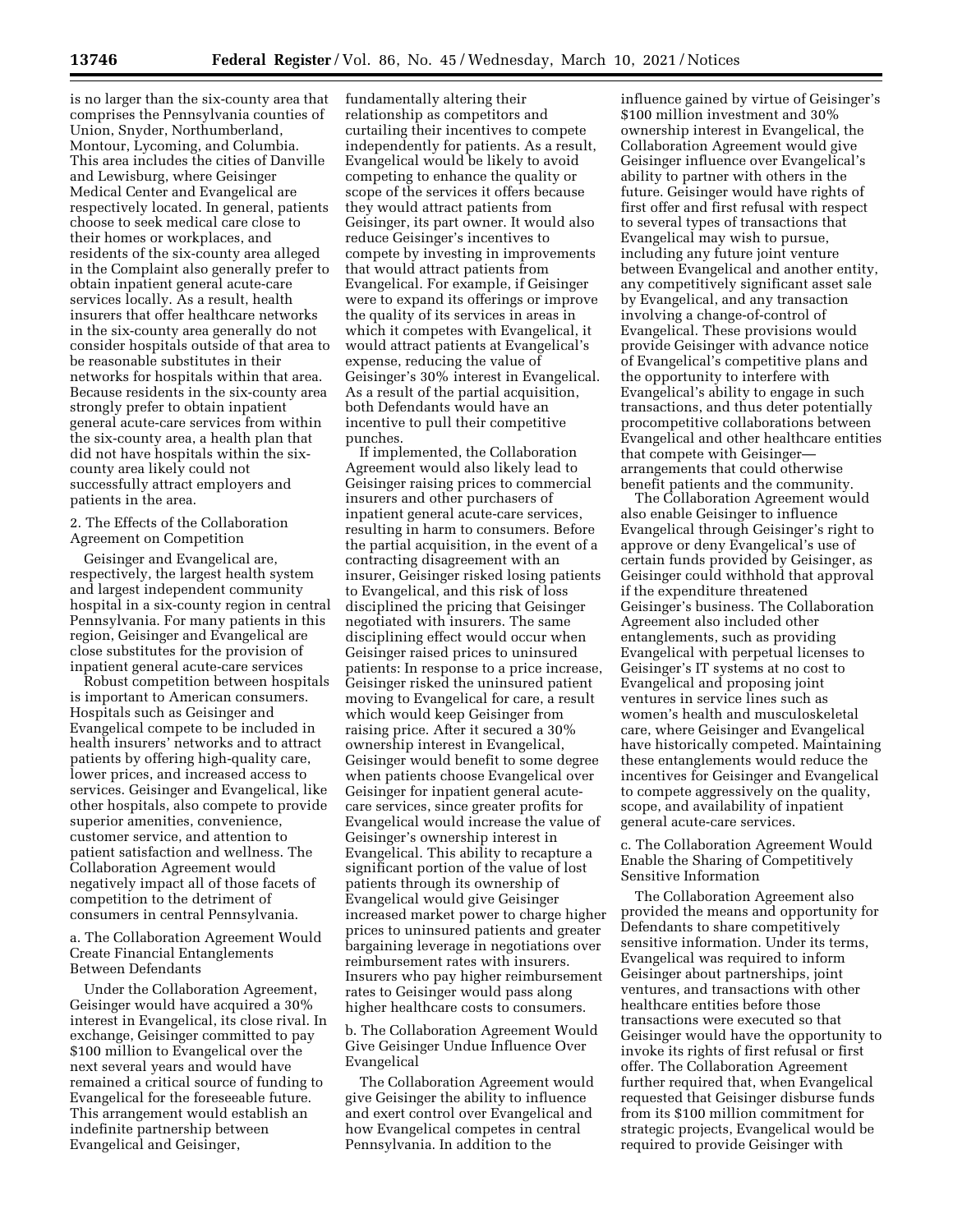supporting business plans, and Geisinger could grant or withhold approval for certain capital projects. These requirements would enable Geisinger to secure important forwardlooking information about Evangelical's plans to compete with Geisinger. Requiring Evangelical to give Geisinger a preview of its future competitive endeavors would likely soften competition between Geisinger and Evangelical, diminish Evangelical's incentives to innovate and expand, and impede Evangelical's ability to enter into strategic alliances with others to compete with Geisinger in the future.

#### d. Entry or Expansion Is Difficult

Entry of new competitors or expansion of existing competitors is unlikely to prevent or remedy the anticompetitive effects of the Transaction. The construction of a new hospital that offers inpatient general acute-care services in the relevant geographic market would require significant time, expenditures, and risk. In the six-county region where Defendants compete, no new hospitals have been built for more than ten years, and one closed in March 2020. Entry by a new hospital in the relevant market is unlikely due to declining demand for inpatient general acute-care services and low population growth.

#### **III. Explanation of the Proposed Final Judgment**

The purpose of the proposed Final Judgment is to remedy the loss of competition alleged in the Complaint and to ensure Evangelical and Geisinger remain independent competitors. The relief required by the proposed Final Judgment will remedy the loss of competition alleged in the Complaint by ensuring that Evangelical remains an independent competitor in the market for inpatient general acute-care services in central Pennsylvania. The proposed Final Judgment will restore competition by: (1) Capping Geisinger's ownership interest in Evangelical; (2) preventing Geisinger from exerting control or influence over Evangelical; and (3) prohibiting Geisinger and Evangelical from sharing competitively sensitive information—all of which will restore Defendants' incentives to compete with each other on quality, access, and price. At the same time, the proposed Final Judgment permits Evangelical to use Geisinger's passive investment for specific projects that will benefit patients and the community. Finally, Defendants are required to institute antitrust compliance programs.

# *A. Reduction of Ownership Interest and Investment*

First and foremost, the proposed Final Judgment caps Geisinger's ownership interest in Evangelical to a 7.5% passive investment. Paragraph IV.A. renders the Collaboration Agreement, including its provision for Geisinger to obtain a 30% ownership interest in Evangelical, null and void. In its place, Defendants have entered into an Amended and Restated Collaboration Agreement that is consistent with the terms of the proposed Final Judgment. Paragraph IV.B.2. prohibits Geisinger from increasing its ownership interest in Evangelical above the 7.5% cap that was obtained in exchange for the approximately \$20.3 million already paid by Geisinger to Evangelical, and Paragraph IV.B.3. prohibits Geisinger from making any loan or providing any line of credit to Evangelical. Paragraph V.A. of the proposed Final Judgment permits Evangelical to use the \$20.3 million it has already received from Geisinger only for two specified projects, improving Evangelical's patient rooms and sponsoring a local center for recreation and wellness. Under Paragraph IV.F., Defendants may not amend the Amended and Restated Collaboration Agreement without the consent of the United States.

In addition, by limiting Geisinger's ownership interest in Evangelical and prohibiting Geisinger from making any loans to Evangelical, Paragraphs IV.B.2. and IV.B.3. of the proposed Final Judgment restore Geisinger's incentives to compete on price in negotiations with commercial insurers. Limiting the ownership interest and prohibiting loans substantially reduces any bargaining leverage Geisinger would gain from recapturing the profits from any patients lost to Evangelical. Similarly, these provisions preserve Defendants' incentives to compete aggressively with each other as they have in the past for the business of uninsured consumers.

As applied to the facts alleged in the Complaint, the limitations imposed on Geisinger's ownership interest and investment in Evangelical—along with the removal of significant entanglements between the Defendants discussed below—render Geisinger's interest passive, eliminate mechanisms for Geisinger to influence its smaller competitor, and restore the incentives of both hospitals to continue to compete with one another to provide inpatient general acute-care services for the benefit of patients and health insurers. Following entry of the proposed Final Judgment, Geisinger will not be in a

position to prevent other healthcare entities from acquiring or partnering with Evangelical, and Geisinger's limited investment will benefit patients and the community by partially financing Evangelical's modernization of its patient rooms and providing funding for wellness and recreation at the Miller Center.

# *B. Prohibitions Against Geisinger's Influence and Control Over Evangelical*

The Collaboration Agreement contained numerous provisions that gave Geisinger the ability to influence and control its close competitor, Evangelical, through management positions and other means. For example, as originally crafted, the Collaboration Agreement gave Geisinger the right to appoint six members to Evangelical's board of directors. The proposed Final Judgment prohibits attempts to reinstate such provisions during the ten-year term of the proposed Final Judgment in order to prevent Geisinger from exerting influence or control over Evangelical in the future.

Paragraphs IV.B.1. and IV.C. of the proposed Final Judgment, respectively, prevent Geisinger from appointing any directors to Evangelical's board of directors and prevent Evangelical from appointing any directors to the board of directors of Geisinger or Geisinger Health Plan. Paragraph IV.B.4. prevents Geisinger from obtaining any management or leadership position with Evangelical that would provide Geisinger with the ability to influence the strategic or competitive decisionmaking at Evangelical. Paragraph IV.D. prevents Defendants from consulting with each other regarding decisions to employ individuals in executive-level positions. These provisions in the proposed Final Judgment prevent Geisinger from exercising influence over Evangelical through participation in its governance, management, or strategic decision-making, which would render Evangelical a less independent competitor.

The proposed Final Judgment also prohibits Geisinger from otherwise influencing Evangelical, preserving its competitive independence. Paragraph IV.B.5. of the proposed Final Judgment prevents Geisinger from maintaining or obtaining any right of first offer or first refusal regarding any proposal or offer to Evangelical, including proposals to enter into future joint ventures with other entities, competitively significant asset sales, or change-of-control transactions by Evangelical. As alleged in the Complaint, having rights of first offer and first refusal would enable Geisinger to interfere if Evangelical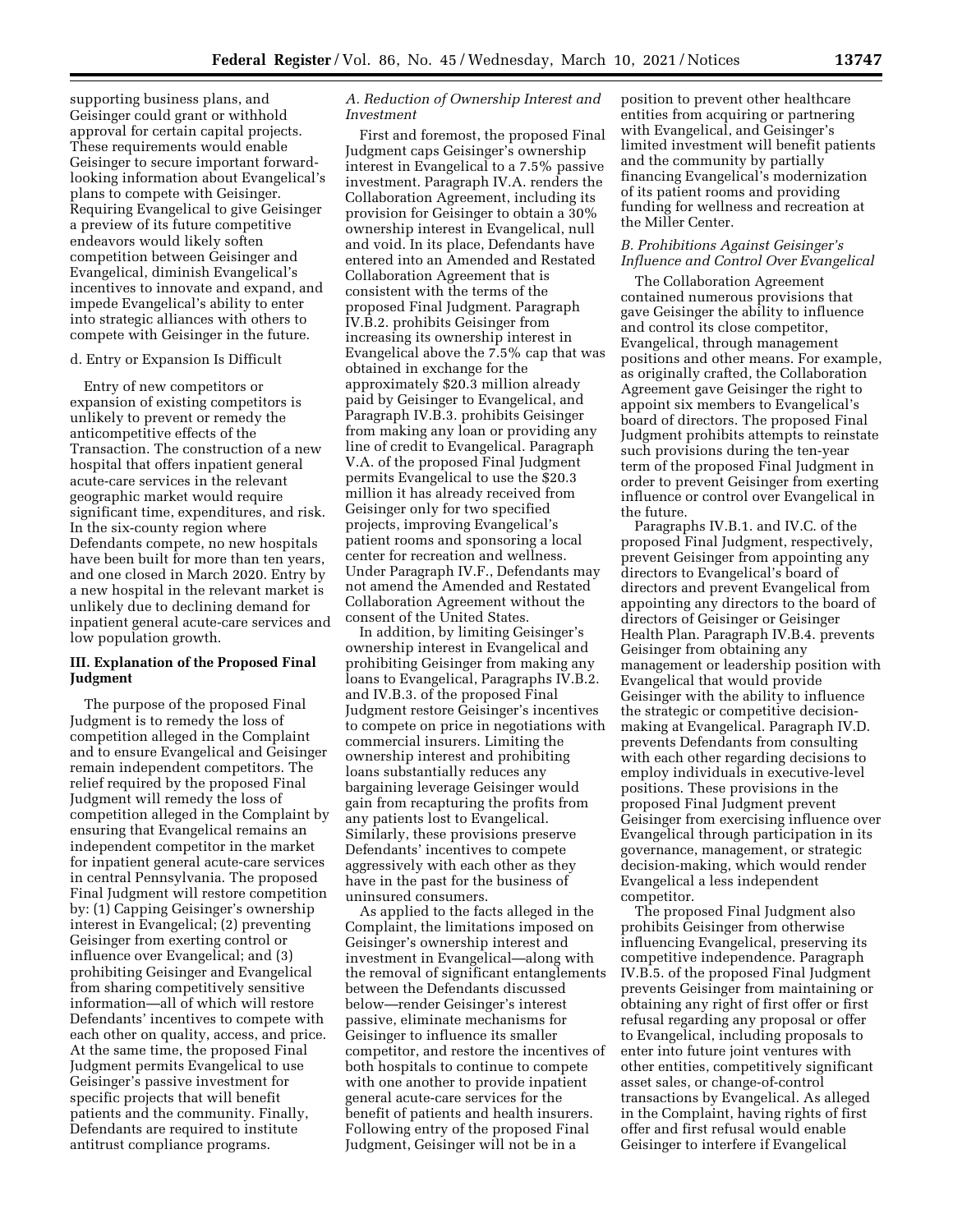attempted to enter into such transactions and would deter collaborations between Evangelical and other entities. Prohibiting the use of such rights eliminates an entanglement between Geisinger and Evangelical that would reduce Evangelical's incentive and ability to compete vigorously.

Paragraph IV.B.6. prohibits Geisinger from controlling Evangelical's expenditure of funds, including Evangelical's choice of strategic project investments. Paragraph IV.B.6. also prohibits Geisinger from providing a guaranty to Evangelical against any financial losses. In addition, Paragraph IV.B.3. prohibits Geisinger from making a loan or extending a line of credit to Evangelical. These provisions ensure Evangelical's financial independence. Paragraph IV.B.7. prohibits Geisinger from licensing its information technology systems to Evangelical without the consent of the United States, except for information technology systems and support permitted under Paragraph V.B., subject to a firewall to prevent the sharing of competitively sensitive information. These provisions enable Evangelical to improve its hospital operations and patient care in order to be a more effective competitor while limiting Geisinger's ability to influence Evangelical.

Finally, to maintain their competitive independence, Paragraph IV.E. prevents Defendants from entering into any joint ventures with each other, including those contemplated in the Collaboration Agreement in certain service lines where Defendants historically competed, and from renewing, extending, or amending their joint venture to operate a recreation and wellness center called the Miller Center in Lewisburg, Pennsylvania, without the prior written consent of the United States. Exempted from this prohibition, however, are the renewal or extension of two joint ventures already in place— Evangelical-Geisinger, LLC, a joint venture between Geisinger and Evangelical to provide student health services to Bucknell University and the Keystone Accountable Care Organization, LLC, an organization of doctors, hospitals, and other providers, that provides coordinated care to Medicare Patients. Defendants, however, may not otherwise amend these two pre-existing joint ventures without the prior written consent of the United States.

Collectively, these provisions in the proposed Final Judgment remove Geisinger's ability to exercise influence or control over Evangelical. Defendants' incentives to compete with each other

are preserved by eliminating all of Geisinger's rights to influence or control decision-making at Evangelical, removing other entanglements from the Collaboration Agreement, and capping Geisinger's equity stake in Evangelical to a 7.5% passive investment. The terms of the proposed Final Judgment maintain Evangelical's independence as a competitor, substantially reduce the likelihood that Defendants' competitive incentives will be affected by Geisinger's partial ownership, and preserve Defendants' incentives to compete with each other on the price, quality, and availability of services.

# *C. Prohibitions Against Sharing Competitively Sensitive Information*

The Collaboration Agreement would have provided the potential for increased coordination between Geisinger and Evangelical arising from the sharing of sensitive, forward-looking confidential information about Evangelical's plans to compete with Geisinger. The proposed Final Judgment requires that the provisions in the Collaboration Agreement that would have provided Geisinger with the ability to access Evangelical's competitively sensitive information be eliminated in order to prevent Defendants from coordinating with one another using that information. Paragraph IV.G. of the proposed Final Judgment prohibits the Defendants from providing each other with non-public information, including any information about strategic projects being considered by either Defendant. It also prevents Defendants from having access to each other's financial records. By preventing Defendants from sharing this information, this provision decreases the possibility of anticompetitive coordination between Defendants and helps maintain their incentives to compete with one another. This provision, however, allows Defendants to exchange non-public information that is necessary for the care and treatment of patients. In addition, Paragraph IV.B.5. prohibits Defendants from exercising or maintaining any rights of first offer and first refusal that would allow Geisinger to receive advance notice about Evangelical's competitive plans through exercising such a right.

#### *E. Permitted Conduct*

Paragraph V.A. of the proposed Final Judgment permits Evangelical to retain the \$20.3 million Geisinger already provided to Evangelical, defined in the proposed Final Judgment as the Existing Financial Payment, but only for the purpose of expending it on Evangelical's PRIME patient room improvement

project (\$17 million) and to sponsor the Lewisburg YMCA at the Miller Center in Lewisburg, Pennsylvania (approximately \$3.3 million). These projects will not impede competition between the parties and will benefit the community.

Paragraph V.B. of the proposed Final Judgment permits Geisinger to provide certain information technology systems and support to Evangelical at a discounted rate to enable Evangelical to upgrade its electronic health records systems. The proposed Final Judgment also permits Geisinger to provide Evangelical access to various back office software systems at commercially reasonable rates. Evangelical has been unable to accomplish such upgrades on its own because of its status as a small independent community hospital. Permitting Evangelical to obtain this electronic medical records upgrade and related support from Geisinger at a discount will benefit patients in central Pennsylvania and promote the adoption of health information technology to improve the delivery of care to patients. Geisinger's provision of upgraded health records software and other support software to Evangelical is unlikely to prevent Evangelical from collaborating with other healthcare providers. The requirement in Paragraph VII.A. that Defendants implement and maintain a firewall will prevent them from sharing competitively sensitive information.

#### *F. Antitrust Compliance Program and Firewall*

Defendants are required to institute an antitrust compliance program to ensure their compliance with the Final Judgment and the antitrust laws. Under Section VI of the proposed Final Judgment, each Defendant must create an antitrust compliance program that is satisfactory to the United States to ensure that Defendants comply with the Final Judgment.

Defendants must designate an Antitrust Compliance Officer who is responsible for implementing training and antitrust compliance programs and ensuring compliance with the Final Judgment. Among other duties, each Antitrust Compliance Officer will be required to distribute copies of the Final Judgment to each of Defendants' respective management, among others, and to ensure that relevant training is provided to each Defendants' management as well as individuals with responsibility over Defendants' information technology systems. Defendants are each required to certify compliance with the Final Judgment and the requirements of the antitrust compliance programs annually on the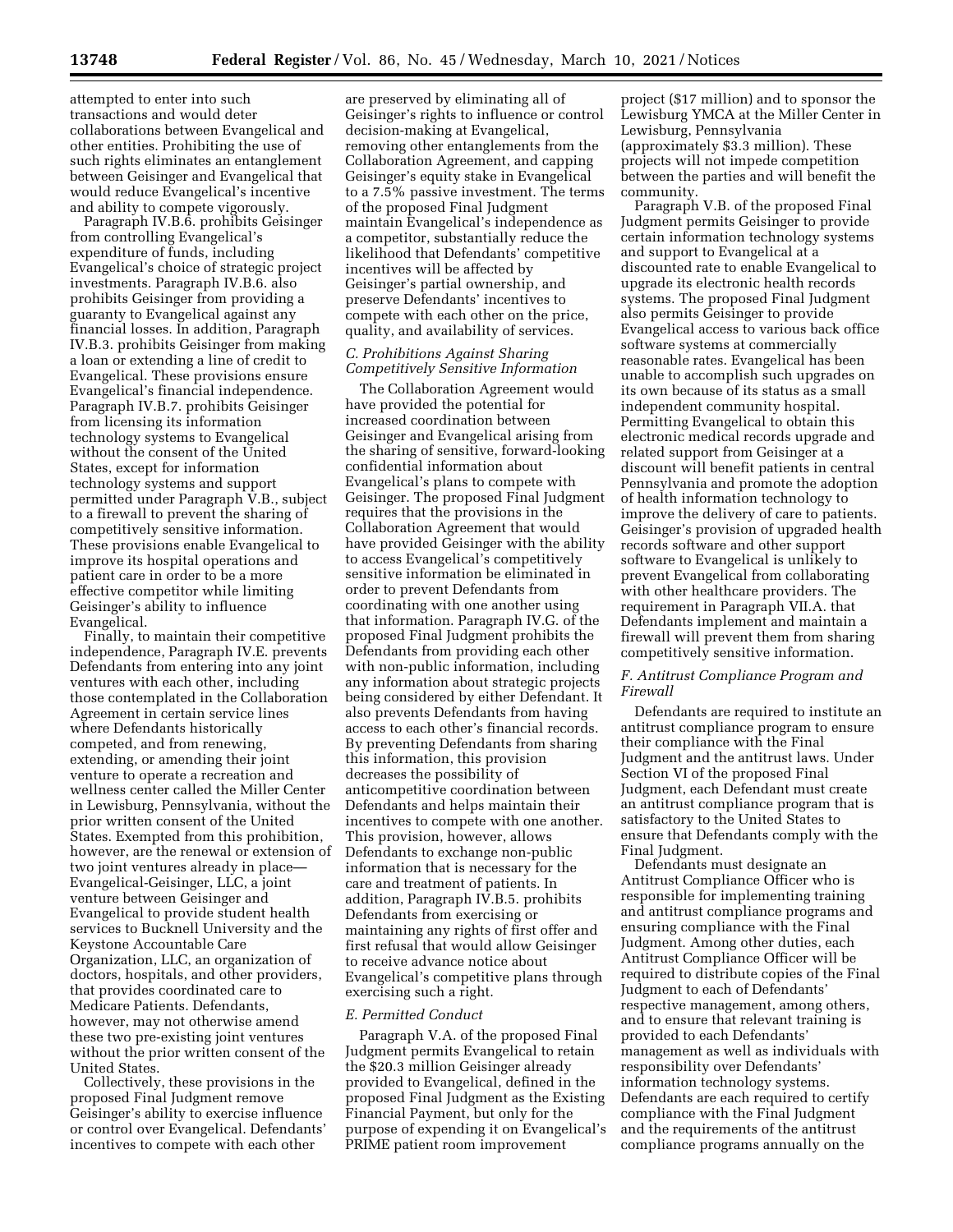anniversary of the entry of the Final Judgment.

Under Section VII, Defendants are required to implement and maintain a firewall to prevent competitively sensitive information from being disclosed in the course of Geisinger's provision of electronic medical records and other IT systems and services to Evangelical. Defendants must provide their compliance plan for the firewall to the United States for approval, and the United States maintains the right to seek the Court's determination as to sufficiency of the Defendants' proposed compliance plan for the firewall.

#### **IV. Remedies Available to Potential Private Litigants**

Section 4 of the Clayton Act, 15 U.S.C. 15, provides that any person who has been injured as a result of conduct prohibited by the antitrust laws may bring suit in federal court to recover three times the damages the person has suffered, as well as costs and reasonable attorneys' fees. Entry of the proposed Final Judgment neither impairs nor assists the bringing of any private antitrust damage action. Under the provisions of Section 5(a) of the Clayton Act, 15 U.S.C. 16(a), the proposed Final Judgment has no prima facie effect in any subsequent private lawsuit that may be brought against Defendants.

# **V. Procedures Available for Modification of the Proposed Final Judgment**

The United States and Defendants have stipulated that the proposed Final Judgment may be entered by the Court after compliance with the provisions of the APPA, provided that the United States has not withdrawn its consent. The APPA conditions entry upon the Court's determination that the proposed Final Judgment is in the public interest.

The APPA provides a period of at least sixty days preceding the effective date of the proposed Final Judgment within which any person may submit to the United States written comments regarding the proposed Final Judgment. Any person who wishes to comment should do so within sixty days of the date of publication of this Competitive Impact Statement in the **Federal Register**, or the last date of publication in a newspaper of the summary of this Competitive Impact Statement, whichever is later. All comments received during this period will be considered by the U.S. Department of Justice, which remains free to withdraw its consent to the proposed Final Judgment at any time before the Court's entry of the Final Judgment. The comments and the response of the

United States will be filed with the Court. In addition, comments and the United States' responses will be published in the **Federal Register** unless the Court agrees that the United States instead may publish them on the U.S. Department of Justice, Antitrust Division's internet website.

Written comments should be submitted to: Eric D. Welsh, Chief, Healthcare and Consumer Products Section, Antitrust Division, U.S. Department of Justice, 450 Fifth Street NW, Suite 4100, Washington, DC 20530.

The proposed Final Judgment provides that the Court retains jurisdiction over this action, and the parties may apply to the Court for any order necessary or appropriate for the modification, interpretation, or enforcement of the Final Judgment.

# **VI. Alternatives to the Proposed Final Judgment**

As an alternative to the proposed Final Judgment, the United States considered a full trial on the merits challenging the partial acquisition. The United States could have continued this litigation and sought preliminary and permanent injunctions against Geisinger's acquisition of partial ownership of Evangelical and the accompanying entanglements in the Transaction. The United States is satisfied, however, that the relief described in the proposed Final Judgment will remedy the anticompetitive effects alleged in the Complaint, preserving competition in the market for inpatient general acutecare services in the six-county area in Pennsylvania identified in the Complaint. Thus, the proposed Final Judgment achieves all or substantially all of the relief the United States would have obtained through litigation, but avoids the time, expense, and uncertainty of a full trial on the merits of the Complaint.

## **VII. Standard of Review Under the APPA for the Proposed Final Judgment**

The Clayton Act, as amended by the APPA, requires that proposed consent judgments in antitrust cases brought by the United States be subject to a sixtyday comment period, after which the Court shall determine whether entry of the proposed Final Judgment ''is in the public interest.'' 15 U.S.C. 16(e)(1). In making that determination, the Court, in accordance with the statute as amended in 2004, is required to consider:

(A) The competitive impact of such judgment, including termination of alleged violations, provisions for enforcement and modification, duration of relief sought, anticipated effects of

alternative remedies actually considered, whether its terms are ambiguous, and any other competitive considerations bearing upon the adequacy of such judgment that the court deems necessary to a determination of whether the consent judgment is in the public interest; and

(B) the impact of entry of such judgment upon competition in the relevant market or markets, upon the public generally and individuals alleging specific injury from the violations set forth in the complaint including consideration of the public benefit, if any, to be derived from a determination of the issues at trial.

15 U.S.C. 16(e)(1)(A) & (B). In considering these statutory factors, the Court's inquiry is necessarily a limited one as the government is entitled to ''broad discretion to settle with the defendant within the reaches of the public interest.'' *United States* v. *Microsoft Corp.,* 56 F.3d 1448, 1461 (D.C. Cir. 1995); *United States* v. *U.S. Airways Grp., Inc.,* 38 F. Supp. 3d 69, 75 (D.D.C. 2014) (explaining that the ''court's inquiry is limited'' in Tunney Act settlements); *United States* v. *InBev N.V./S.A.,* No. 08–1965 (JR), 2009 U.S. Dist. LEXIS 84787, at \*3 (D.D.C. Aug. 11, 2009) (noting that a court's review of a consent judgment is limited and only inquires ''into whether the government's determination that the proposed remedies will cure the antitrust violations alleged in the complaint was reasonable, and whether the mechanism to enforce the final judgment are clear and manageable'').

As the U.S. Court of Appeals for the District of Columbia Circuit has held, under the APPA a court considers, among other things, the relationship between the remedy secured and the specific allegations in the government's complaint, whether the proposed Final Judgment is sufficiently clear, whether its enforcement mechanisms are sufficient, and whether it may positively harm third parties. *See Microsoft,* 56 F.3d at 1458–62. With respect to the adequacy of the relief secured by the proposed Final Judgment, a court may not ''make de novo determination of facts and issues.'' *United States* v. *W. Elec. Co.,* 993 F.2d 1572, 1577 (D.C. Cir. 1993) (quotation marks omitted); *see also Microsoft,* 56 F.3d at 1460–62; *United States* v. *Alcoa, Inc.,* 152 F. Supp. 2d 37, 40 (D.D.C. 2001); *United States* v. *Enova Corp.,* 107 F. Supp. 2d 10, 16 (D.D.C. 2000); *InBev,* 2009 U.S. Dist. LEXIS 84787, at \*3. Instead, ''[t]he balancing of competing social and political interests affected by a proposed antitrust consent decree must be left, in the first instance, to the discretion of the